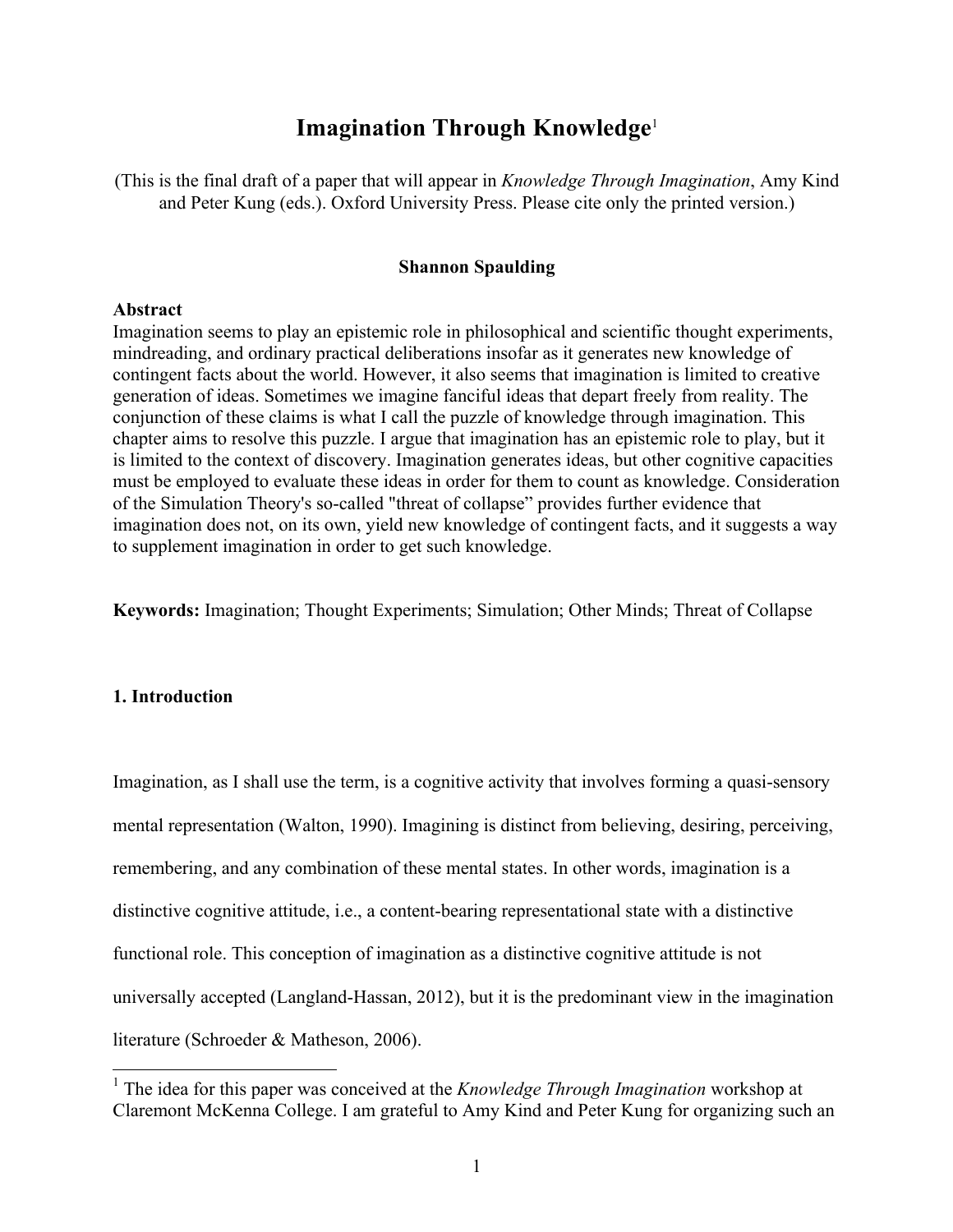Even with the restrictions stipulated above, imagination is an incredibly diverse category of mental activities. It includes deliberate and spontaneous imagination, creative and recreative imagination, propositional and non-propositional imagination, objectual and active imagination, conscious and non-conscious imagination, among other kinds (Gendler, 2011; Van Leeuwen, 2013). There is no single, unified account of imagination, nor is there a generally accepted, exhaustive taxonomy of the varieties of imagination. Moreover, the varieties of imagination listed above overlap unsystematically.

Thus far, imagination has resisted comprehensive, systematic characterization. The primary reason is that many fields study imagination, including philosophy of mind, psychology, aesthetics, epistemology, and phenomenology. The features of imagination emphasized by a particular field differ and, in some cases, conflict with the features highlighted by other fields. For example, the capacity of imagination phenomenologists study bears little resemblance to the sort of imaginative activity that psychology and philosophy of mind investigate. The latter fields posit non-conscious imagination, but this idea would be nonsensical in a phenomenological framework. The sort of imagination posited in one field often has little in common with imagination in other fields. The result is that no single mental activity can do the job of imagination in all of these domains.<sup>2</sup>

The diversity of kinds of imagination makes it difficult, if not impossible, to answer questions about imagination *per se*. This collection addresses the question of whether and how

 $2$  Amy Kind (2013) offers a persuasive argument for this idea. She considers the role of imagination in fiction, pretense, mindreading, and modal epistemology. She argues that the features that are essential to imagination in one domain (e.g., affective responses to fiction) are irrelevant in other domains (e.g., modal epistemology). Moreover, in some cases the essential features of imagination are *incompatible* with the essential features of imagination in the other domains (e.g., the offline role of imagination in mindreading and the online role of imagination in pretense). See also Walton (1990, p. 19).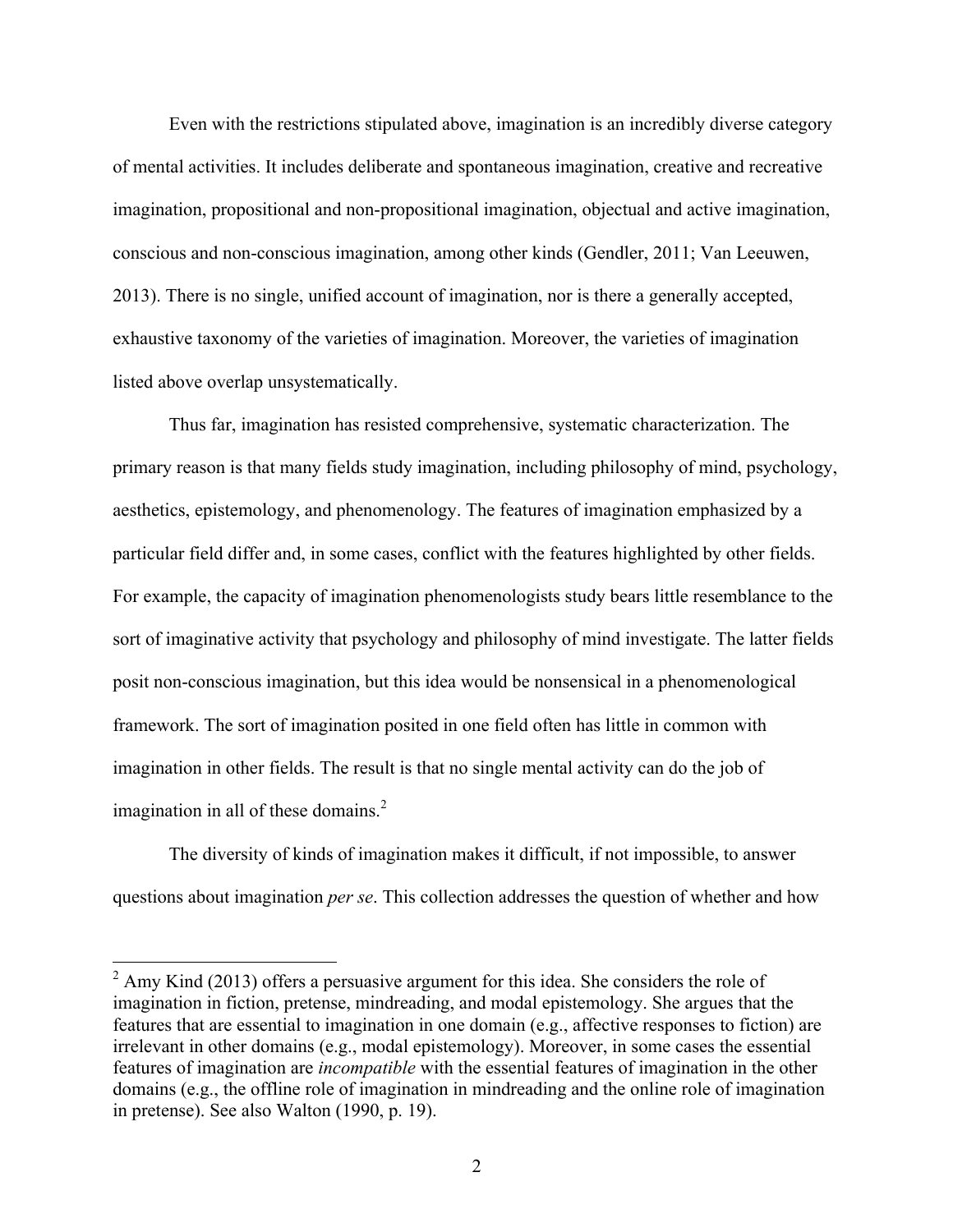we can have knowledge through imagination. This question seems intractable without specifying a particular kind of imagination. In this paper, I shall focus on both *deliberate* and *spontaneous* imagination. Deliberate imagination is the kind of mental activity involved in philosophical and scientific thought experiments, whereas spontaneous imagination is the sort of mental activity involved in daydreams and dreams. Because deliberate imagination is at least *prima facie* a promising prospect for knowledge through imagination, I shall focus on whether and how we can have knowledge through either deliberate or spontaneous imagination.<sup>3</sup>

More specifically, I shall discuss whether deliberate and spontaneous imagination can give us *new* knowledge of *contingent* facts about the world. Presumably everyone acknowledges that imagination can highlight what we already know. The more interesting question is whether imagination plays a more robust epistemic role, that is, whether it yields *new* knowledge. Furthermore, imagination *may* play a role in coming to know necessary truths or truths about what is possible. This is the subject of an important and interesting debate about the source of our knowledge of modal truths (Gendler, 2004; Hill, 2006). However, my focus here will be on the role of imagination with respect to new knowledge of contingent facts. Hence, there are two questions to answer. Does *deliberate* imagination give us new justified, true beliefs about contingent facts, and does *spontaneous* imagination give us new justified, true beliefs about contingent facts?

I shall argue that although it seems that deliberate imagination is a better candidate for providing knowledge, deliberate and spontaneous imagination are equal with respect to their capacity to generate knowledge. *Neither* capacity is sufficient to bring about new knowledge of

<sup>&</sup>lt;sup>3</sup> The concept of knowledge in use here is the ordinary notion of justified true belief. I do not presuppose any particular theory of epistemic justification.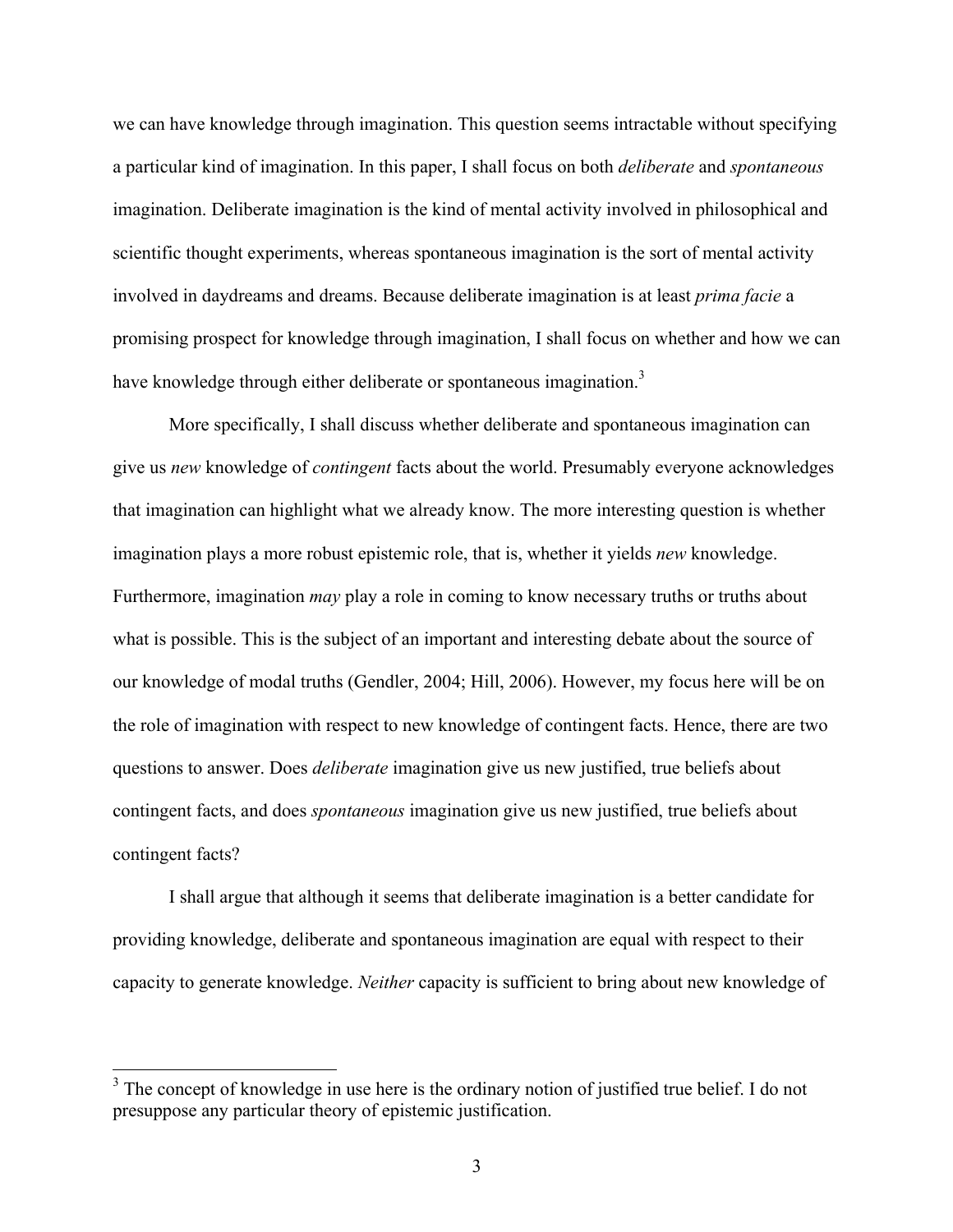contingent facts about the world.<sup>4</sup> An important step in this argument is the claim that imagining is distinct from the epistemic evaluation of the ideas imagined. I shall provide evidence for this conclusion by considering the cognitive capacity of mindreading. Mindreading consists in attributing mental states to another person in order to explain and predict her behavior. It is the process through which we get knowledge of other minds. Consideration of imagination-based accounts of mindreading shows two things: (a) deliberate and spontaneous imagination are insufficient for knowledge of other minds, and (b) both can be supplemented, in a particular way, to get knowledge of other minds. The lessons from mindreading apply more generally to the puzzle of knowledge through imagination.

The layout of this paper is as follows. In the next Section, I present a more detailed discussion of deliberate and spontaneous imagination. In Sections 3 and 4, I discuss knowledge of other minds through imagination. In Section 5, I extrapolate from knowledge of other minds to the general puzzle about knowledge through imagination. In Section 6, I consider the lessons for knowledge through imagination and situate my view in relation to other views on knowledge through imagination.

### **2. Deliberate and Spontaneous Imagination**

As stated above, imagination is a distinctive cognitive attitude, i.e., a content-bearing representational state with a distinctive functional role. This is a fairly typical conception of imagination (Schroeder & Matheson, 2006). Imagining is distinct from believing, desiring, perceiving, remembering, and any combination of these mental states. Moreover, belief, desire,

<sup>&</sup>lt;sup>4</sup> See also Peter Langland-Hassan's discussion of deliberate and spontaneous imagination in this volume, which considers a related skeptical challenge to knowledge through imagination.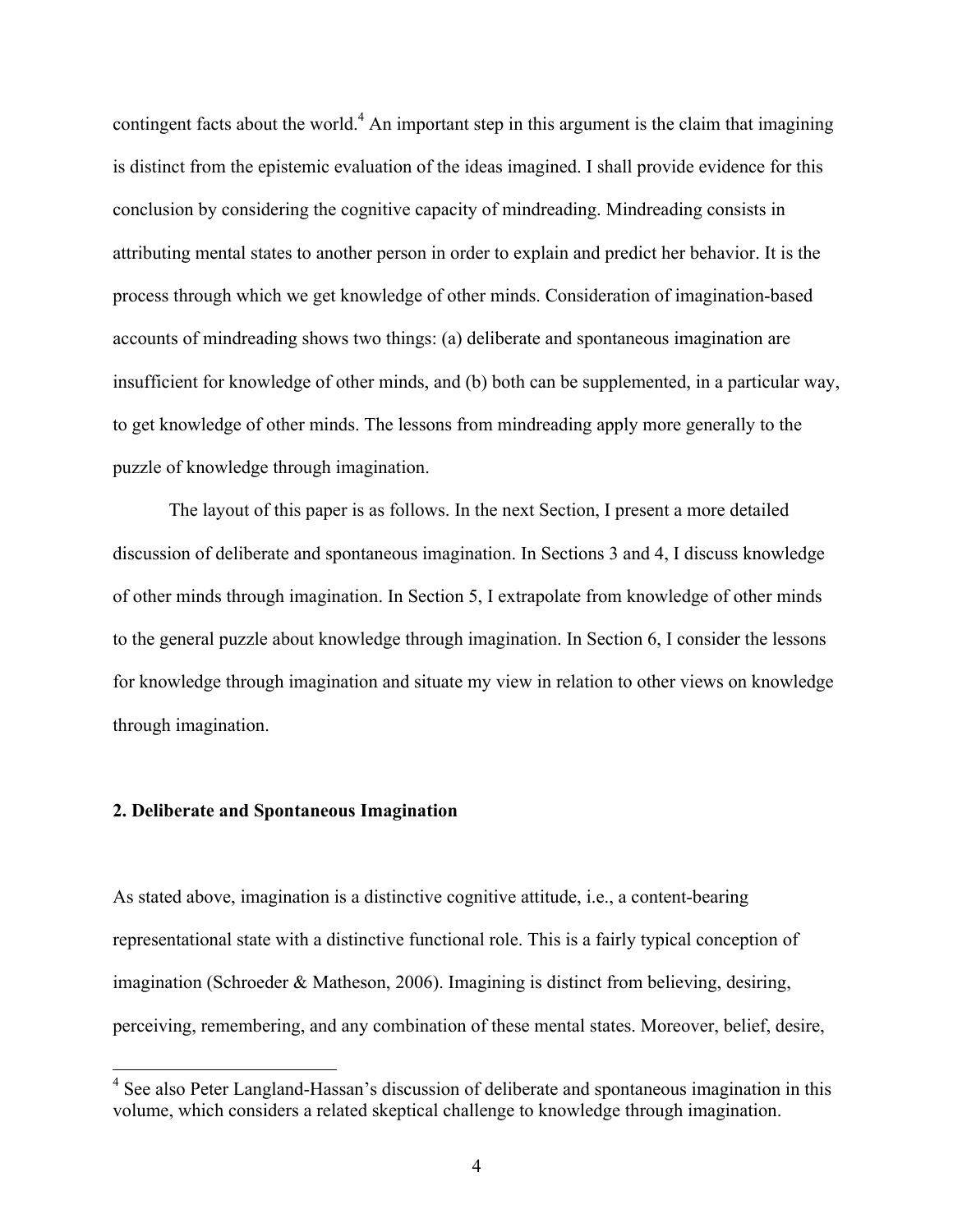perception, and remembering can occur in the absence of imagination, and imagination can occur in the absence of these attitudes. Although these mental states may occur together and influence each other in a particular psychological episode, they are conceptually and psychologically distinct attitudes. This will turn out to be an important fact in my argument. The question I am interested in answering is whether imagination itself generates knowledge.

Before we can answer that question, we need a more careful explanation of the distinction between deliberate and spontaneous imagination. My characterization of deliberate and spontaneous imaginings is based on Kendall Walton's distinction (Walton, 1990, pp. 13-16). Deliberate imaginings are conscious quasi-sensory mental events that are under our voluntary control. They are under our control in the sense – and to the extent – that we can choose whether to imagine (initiation) and how the imagining goes (elaboration). An imagining is *fully* deliberate when both the initiation and elaboration are under our control and only *partly* deliberate when one of these elements is not under our control. A paradigmatic case of deliberate imagination is making up a bedtime story. When your child asks for a bedtime story you choose to imagine, and you choose the plot, the characters, and other details.

Deliberate imagination is, or at least it seems to be, useful for finding practical solutions to problems. When we are unsure about how a colleague will react to some news – that the faculty voted him to be the next department head – we deliberately imagine various strategies for breaking the news to him. We imagine blurting out the news as soon as we see him, softening him up with a joke about the joys of administrative duties, leaving an anonymous note in his mailbox, etc. Deliberately imagining the conversation seems to help us figure out which newsbreaking strategy will work best.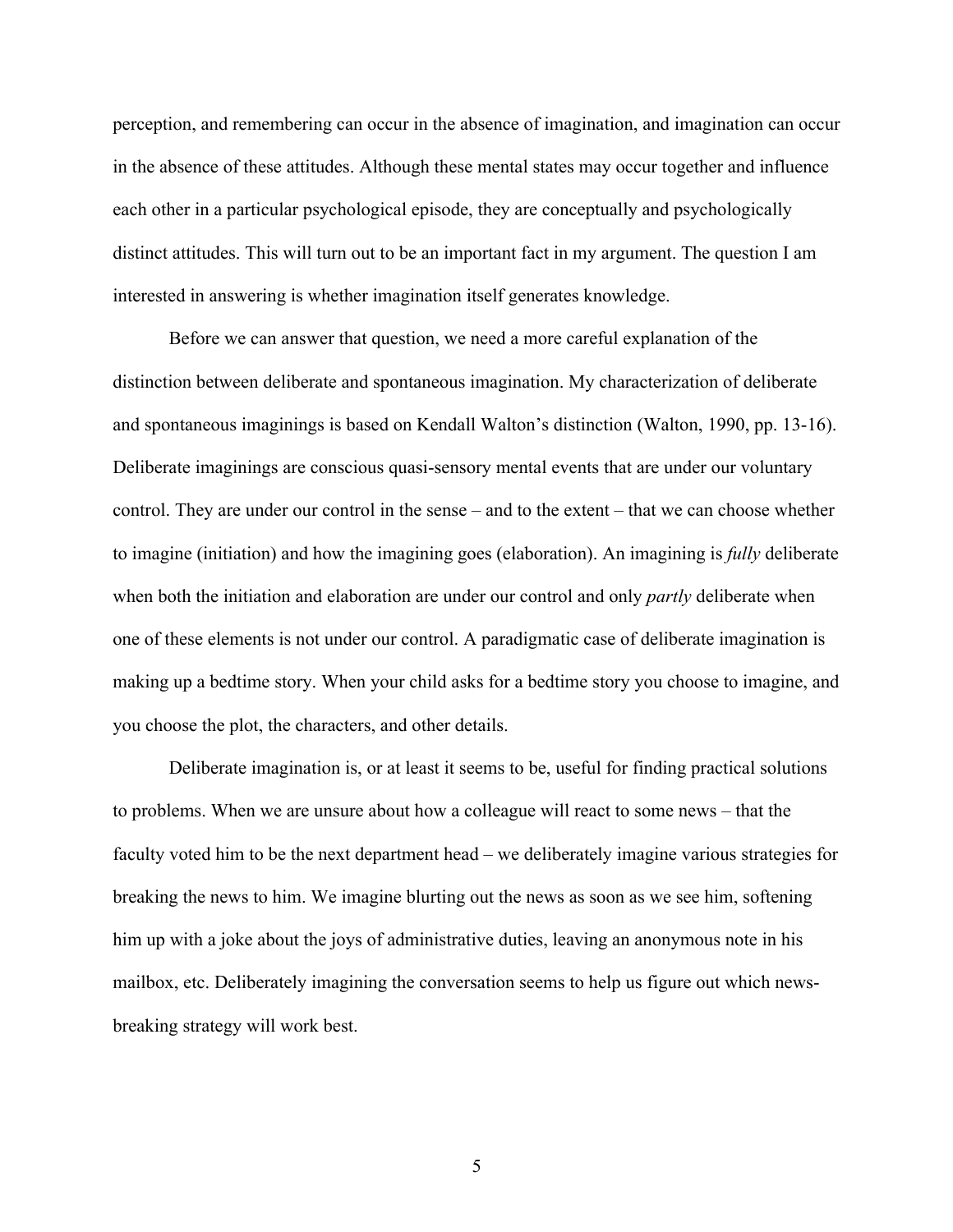Spontaneous imaginings are quasi-sensory mental representations over which we have relatively little control. An imagining is *fully* spontaneous when both the initiation and elaboration are not under our control and only *partly* spontaneous when one of these elements is under our control. Spontaneous imaginings include mental events such as daydreams and dreams, in which we simply find ourselves immersed.<sup>5</sup> Whereas we consciously, voluntarily control the initiation and development of fully deliberate imaginings, this is not the case for fully spontaneous imaginings, which seem to have a life of their own. When we spontaneously imagine winning the lottery, it is as if we are experiencing a fictional account of what it is like for us to be lottery winners. We are, in a sense, participants rather than creators of our fully spontaneous imaginings.

Unlike deliberate imagination, a subject typically does not utilize spontaneous imagination to solve some task or practical problem. We sometimes simply find ourselves in a free-flowing imaginative engagement. The sense that we are mere spectators rather than creators of our spontaneous imaginings is part of what makes them enjoyable, surprising, engrossing, or scary. Spontaneous imaginings may be quite vivid. However, we need not be consciously aware of our spontaneous imaginings. Imaginings, as I am understanding them, simply are quasisensory mental representations, and spontaneous quasi-sensory mental representations are representations that occur more or less independently of our volition. In some cases we are aware of our spontaneous quasi-sensory mental representations, but we need not be. Imagination is analogous to perception in this particular respect. Philosophers and psychologists recognize the existence of conscious and non-conscious perception. Just as we may or may not be consciously aware of our *sensory* mental representations, we may or may not be consciously aware of our

 $5$  Walton (1990, pp. 16, 47) argues that dreaming is one form of spontaneous imagination. See also Ichikawa (2009).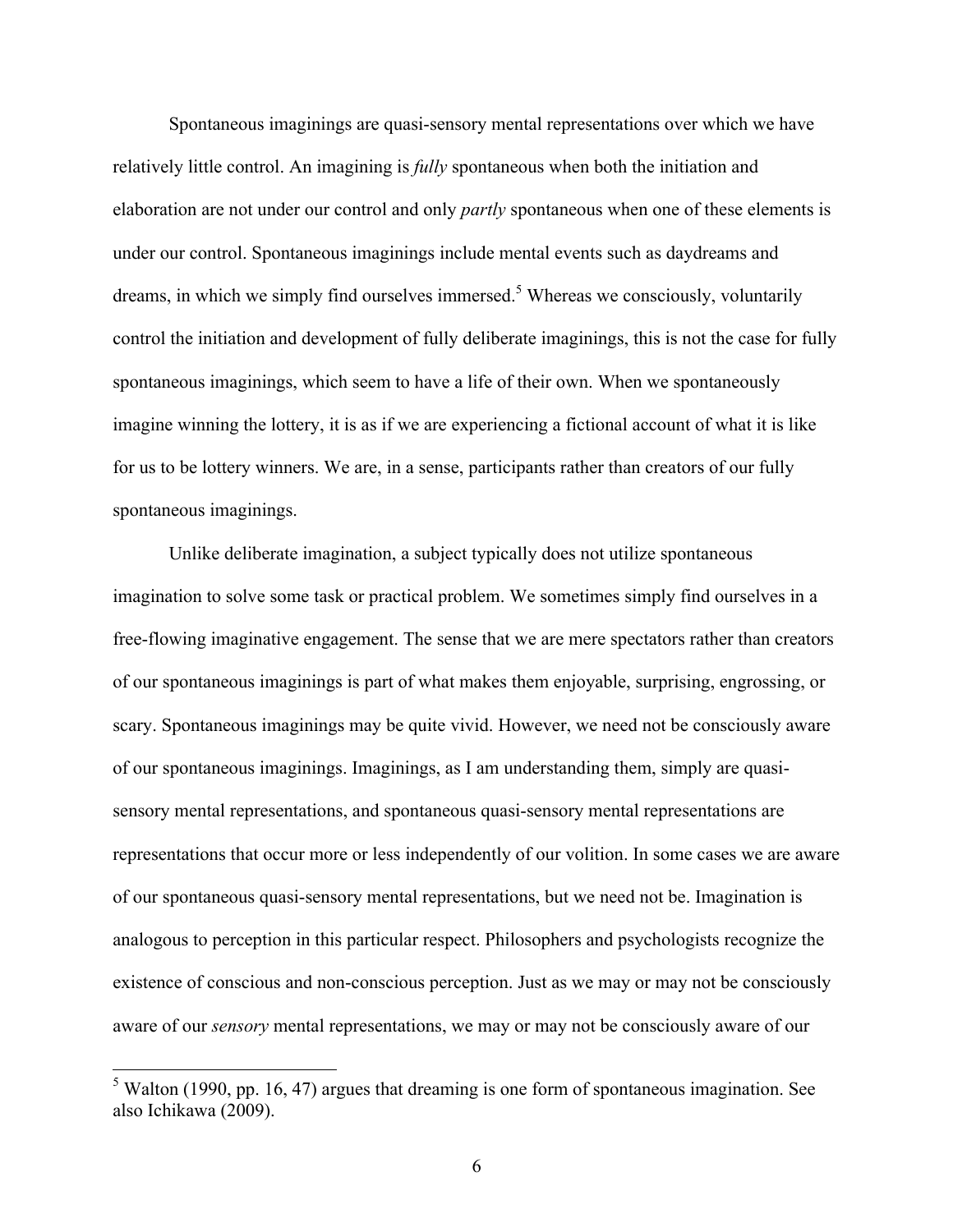*quasi-sensory* mental representations. Thus, spontaneous imaginings may be conscious or nonconscious<sup>6</sup>

Deliberate imagination and spontaneous imagination are not entirely discrete categories. The paradigm case of deliberate imagination is one where both the initiation and elaboration are fully under our control, i.e., when we can choose whether and how to engage in the imaginative episode. The paradigm example of spontaneous imagining is one where we have no choice over the initiation or elaboration of the imaginative episode. Beyond these paradigm examples, things are more complicated. Imaginings can be more or less deliberate and more or less spontaneous. We can have more or less control over either initiation or elaboration. Moreover, a single imaginative episode may involve both deliberate and spontaneous imagination, and an imaginative episode of one kind can turn into the other kind. These complications suggest that the distinction between deliberate and spontaneous imagination is fuzzy at the borders. Nevertheless, the distinction is straightforward in the paradigmatic cases. These nuances will not affect my argument, and for simplicity I will use paradigmatic cases of deliberate and spontaneous imagination in the rest of the paper.

#### **3. Imagining Other Minds**

We get knowledge of other minds through mindreading. Mindreading consists in attributing a mental state to a target in order to understand the target's behavior and anticipate future behavior. The majority of theorists studying mindreading subscribe either to the Theory Theory

 $6$  Unconscious imagining perhaps is unorthodox, but there is a strong precedent for it. For further development of the idea of non-conscious imagining, see Church (2008); Goldman (2006); Nanay (2013); Van Leeuwen (2014); Walton (1990).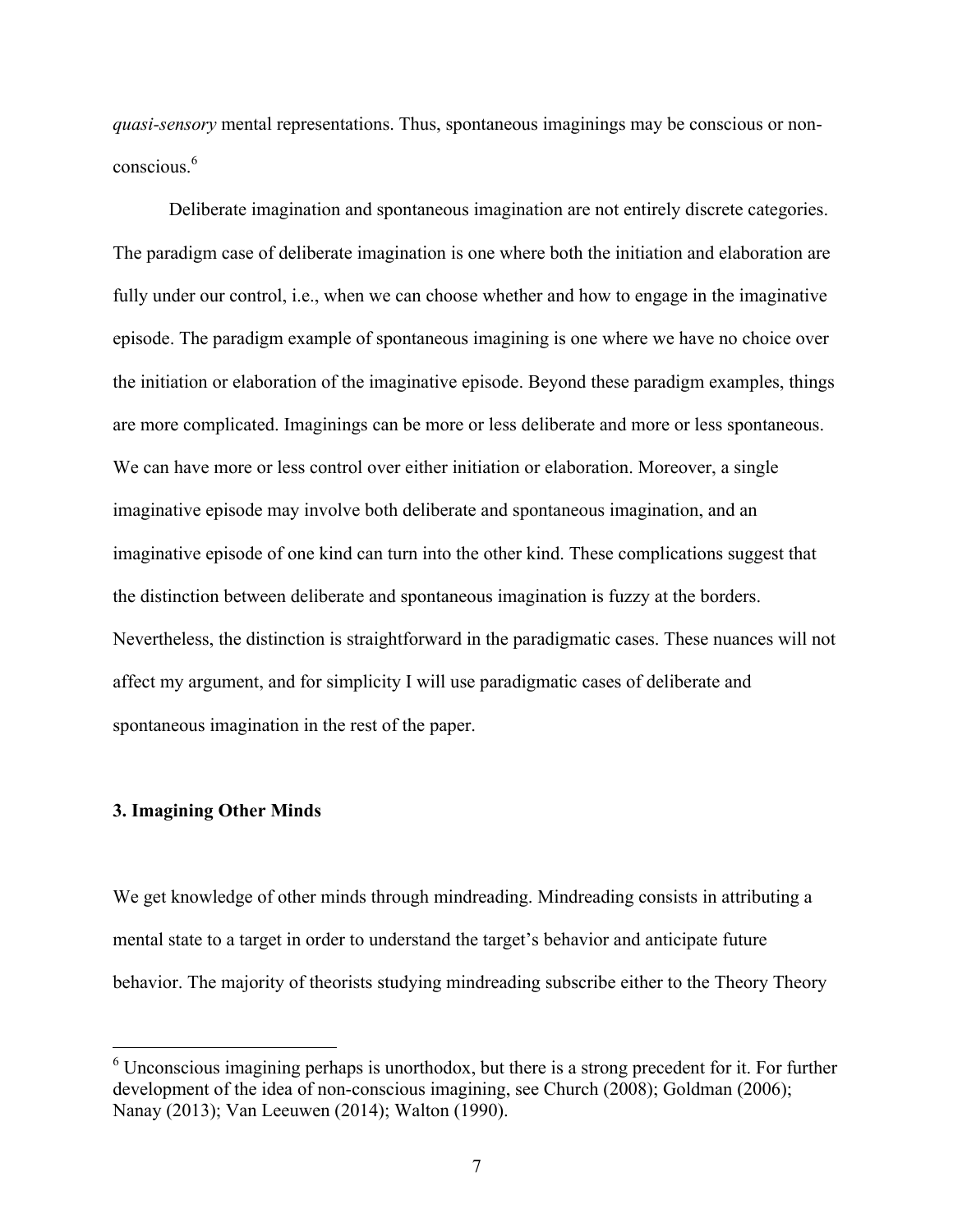(TT) or the Simulation Theory (ST) or some hybrid version of the two.<sup>7</sup> Theory theorists argue that we understand others by employing a folk psychological theory about how mental states inform behavior. With our folk psychological theories, we infer from a target's behavior what his or her mental states probably are. And from these inferences, plus the psychological laws in the theory connecting mental states to behavior, we predict the next behavior of the target (Carruthers & Smith, 1996; Davies & Stone, 1995a). The capacity that underlies the theorizing of TT is supposition, which is distinct from imagination.

At this point, a brief aside is necessary to defend the distinction between imagination and supposition, as this distinction is relevant for my argument and the comparison to other views in Section 6. Alvin Goldman (2006) distinguishes between suppositional imagination (*Simagination*), which involves merely supposing, positing, or assuming that P is the case, and enactment imagination (*E-imagination*), which involves mentally enacting what it would be like if P were the case.<sup>8</sup> S-imagination has no sensory aspect to it, whereas E-imagination consists in the creation of quasi-sensory mental representations. Applying this distinction to theories of mindreading implies that the TT involves S-imagination, and the ST involves E-imagination. I think using the terminology this way is a mistake. On my view, imagination is distinct from supposition.

First, supposing does not generate affective responses like imagination does (Kind, 2013). Imaginatively engaging with fiction, daydreaming, dreaming, and deliberate imagination

 $<sup>7</sup>$  There are other accounts of mindreading as well, e.g., Dennett's Rationality Theory and</sup> Maibom and Godfrey-Smith's Model Theory (Dennett, 1987; Godfrey-Smith, 2005; Maibom, 2009). The TT and ST dominate the literature, though.

<sup>&</sup>lt;sup>8</sup> Currie and Ravenscroft (2002) offer a different way of distinguishing supposition and imagination, according to which supposition involves belief-like imagining but not desire-like imagining, and imagination involves belief-like and desire-like imagining.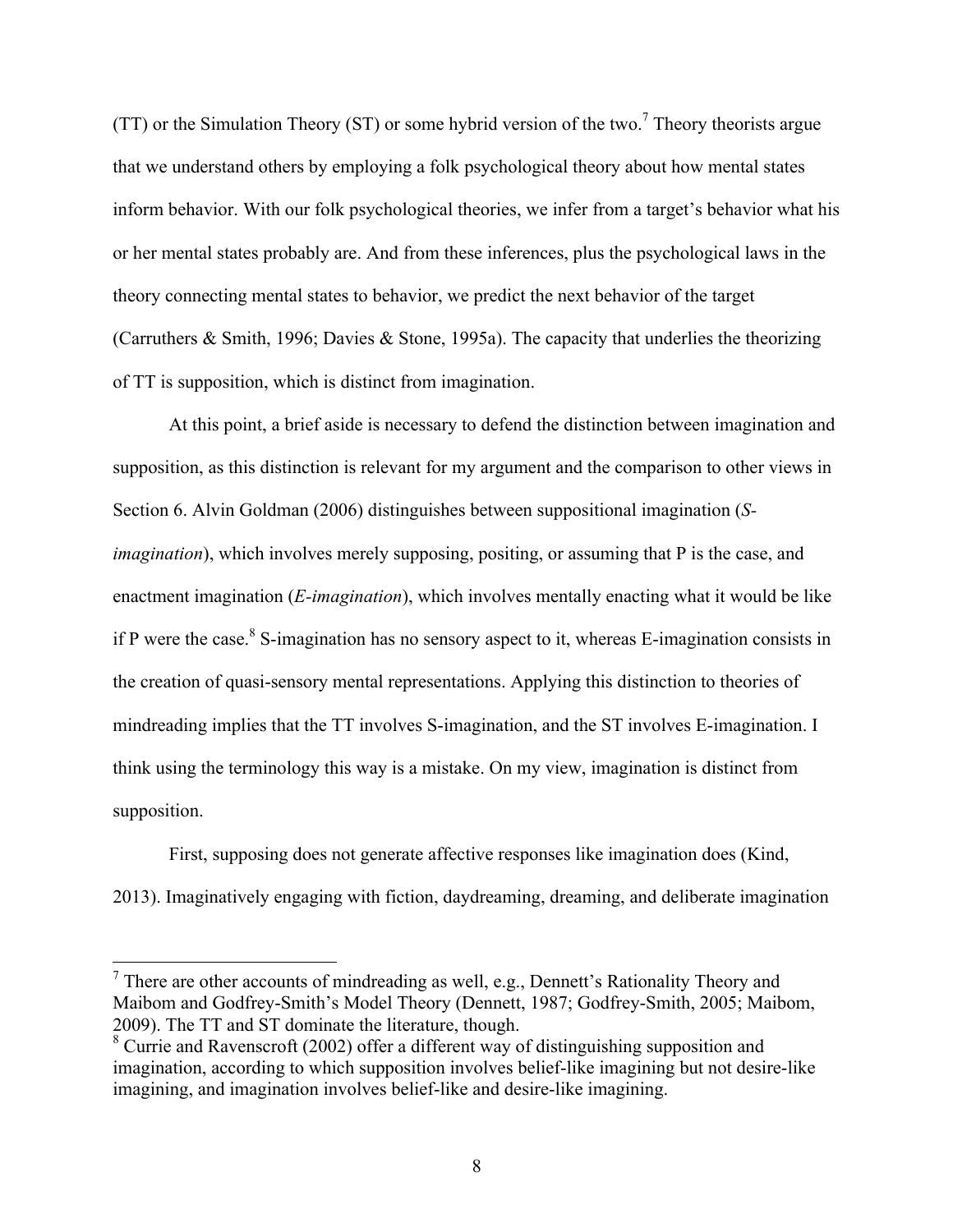can produce affect. Imagining Desdemona's fear of Othello produces in us fear and anxiety. Daydreaming about a romantic getaway with one's significant other causes one to feel joy. Deliberately imagining the death of a loved one produces considerable negative affect. Moreover, the difference in our affective responses to imagination and supposition is not due to the content of what we imagine. Supposing that Desdemona fears Othello, or that one will go on a romantic getaway, or that one's loved one has died simply does not generate affect. Perhaps this is because imagination involves elaborating a scenario, filling in some of the details of what it would be like, whereas supposition does not involve such elaboration. In any case, one difference between imagination and supposition is that supposition does not generate affect but imagination often does.

A second difference is that we can suppose blatant contradictions, e.g., that we have squared the circle, but we cannot imagine blatant contradictions. Some may think that we can imagine blatant contradictions, but this is only because we sometimes mistake *imagining ourselves imagining* – meta-imagining – for imagining (Sorensen, 2006). That is, we imagine ourselves imagining that we have squared the circle and mistakenly conclude that we are imagining a squared circle. Conflating meta-imagining with imagining may lead some to conclude that we can imagine blatant contradictions. However, this is a mistake. We cannot imagine blatant contradictions. Or, if we can, it is difficult and rare (Gendler, 2000; Weatherson, 2004). However, it is quite easy to suppose blatant contradictions. We often do this in philosophical discussions, for example, in *reductio ad absurdum* arguments.

Finally, conflating supposition and imagination inaccurately minimizes the difference between theorizing and imagining. Theorizing, the sort of cognitive activity we engage in when doing science or mathematics, is based on supposition. If we do not distinguish between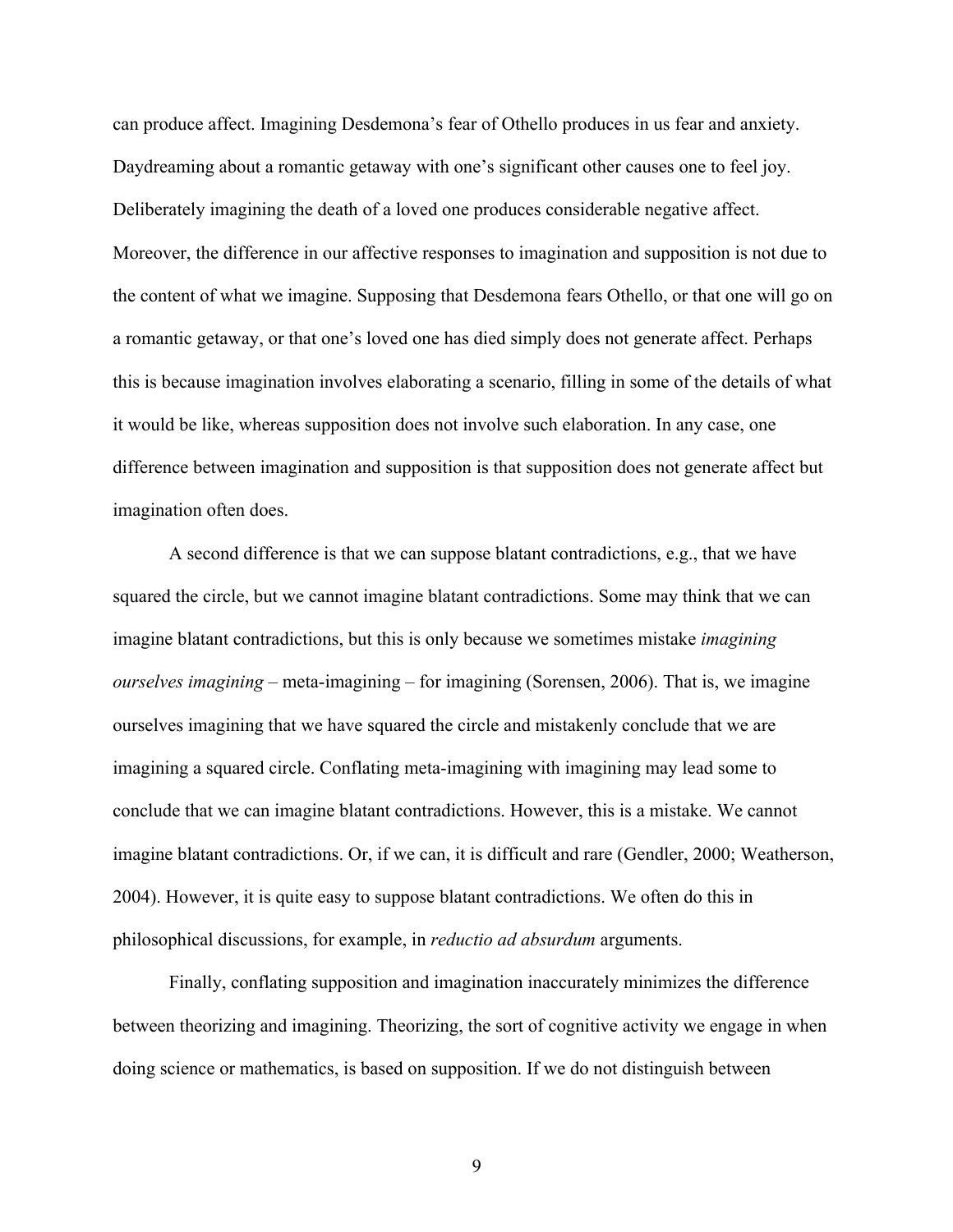supposition and imagination, then we lack a sharp distinction between theorizing and imagination. Theorizing and imagination are different cognitive activities, though. Theorizing in empirical matters consists in employing something like the hypothetico-deductive model, whereas imagination does not. Imagination essentially involves forming quasi-sensory mental representations, whereas theorizing does not. Moreover, this view that supposition is a kind of imagination implies that the cognitive activity in dreaming or daydreaming is different only in degree, not in kind, from the cognitive activity involved in, say, constructing models in theoretical physics. This is implausible, though. Thus, for many reasons, I regard supposition as distinct from imagination, and hence I do not characterize the TT as imagination based.<sup>9</sup>

In contrast to the TT, the ST offers an imagination-based account of mindreading. The ST holds that we understand others via imaginative simulation. That is, we imagine ourselves in the target's situation, and we imagine what our mental states would be and how we would behave in that situation. On the basis of this imaginative simulation, we attribute to the target beliefs and desires, which we use to explain and predict the target's behavior. Simulation-based mindreading is one of the paradigmatic examples of imagination, and many theorists regard the ST as an intuitively plausible account of how we understand other people. It clearly is relevant to the discussion of knowledge through imagination.

The ST provides an explanation of how we can get knowledge of other minds through imagination.<sup>10</sup> Imagining what it is like to do, feel, and experience what a target does, feels, and experiences can give us knowledge of the target's mental states and future behavior. More specifically, we observe the target's behavior and retrodictively simulate what the target's mental

 $9^9$  See Gendler (2006) and Weinberg and Meskin (2006) for further arguments that supposition is distinct from imagination.

<sup>&</sup>lt;sup>10</sup> See Heidi Maibom's contribution to this volume.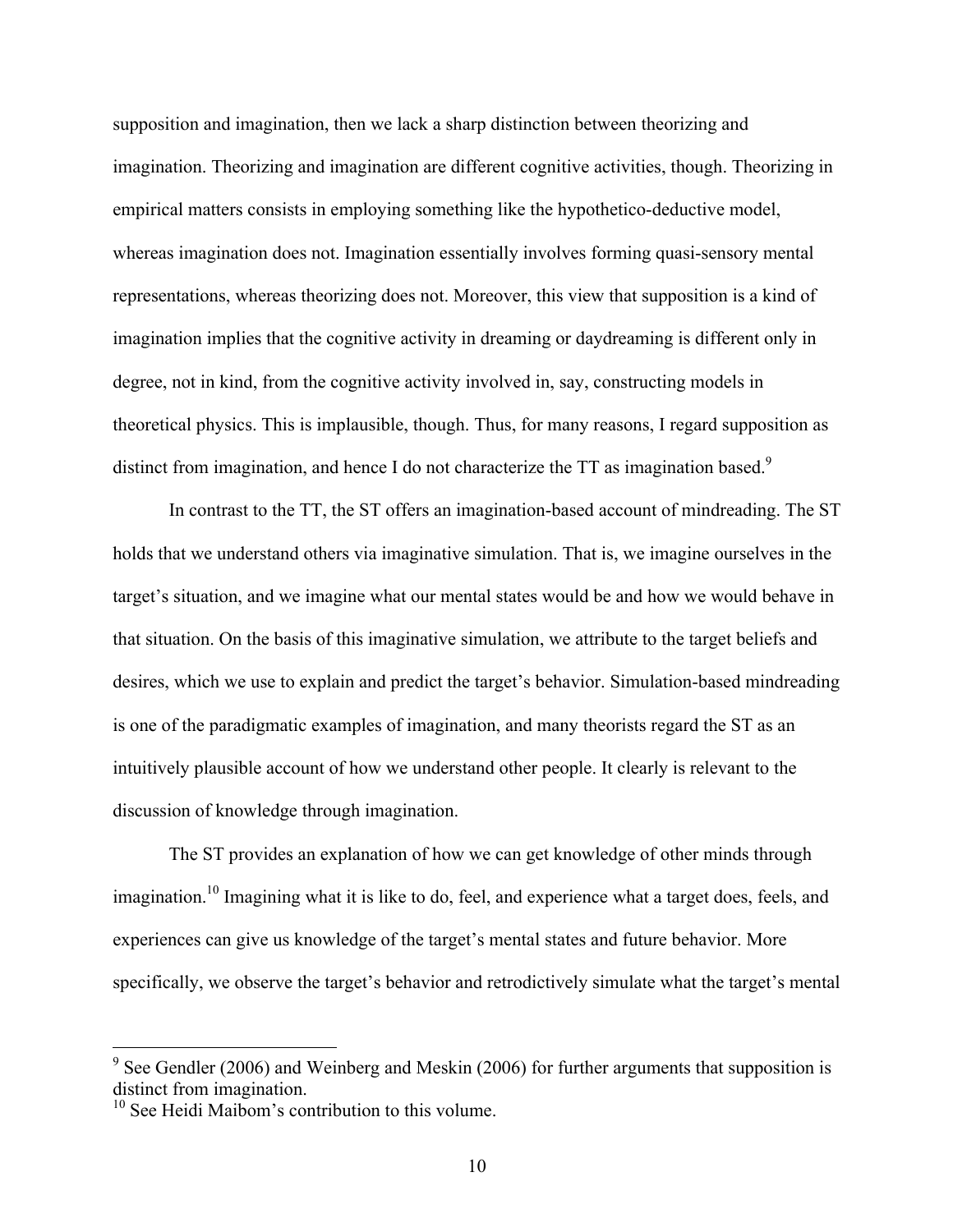states could have been to cause the observed behavior. Then we run the imagined mental states through our own cognitive machinery. If it is a successful retrodictive simulation, we take the resulting imagined mental states and attribute them to the target. On the basis of those attributed mental states, we make further predictions about what the target will do (Davies & Stone, 1995b).

The following example illustrates the simulation heuristic. Suppose I see John making fun of Mary. I wonder why he is doing that, so I imagine myself engaged in his behavior. I imagine that I dislike Mary and want to humiliate her. I imagine that I like Mary and want to get her attention. I imagine that I am indifferent about Mary and simply want to entertain myself. I evaluate the plausibility of these imagined mental states given the observed behavior, and I conclude that I would behave as John is behaving if I liked Mary. I attribute this motivation to John, and from this attribution, I predict his future behavior. I predict that John will continue to pester Mary until she loses interest, at which point he will use a different strategy to try to keep her attention.

The simulation routine described above is a manifestation of *deliberate* imagination. In the mindreading literature, the simulation routine described is characterized as "high-level" simulation. It involves quasi-sensory information, is consciously accessible, voluntary, subject to the agent's control, and targets mental states of a relatively complex nature, e.g., propositional attitudes.

In addition to high-level simulation, simulation theorists also posit "low-level" simulation. Low-level simulation is a manifestation of *spontaneous* imagination. Low-level simulation also is quasi-sensory, but is relatively automatic. Whereas for high-level simulation, the development of the simulation is under voluntary control, for low-level simulation both the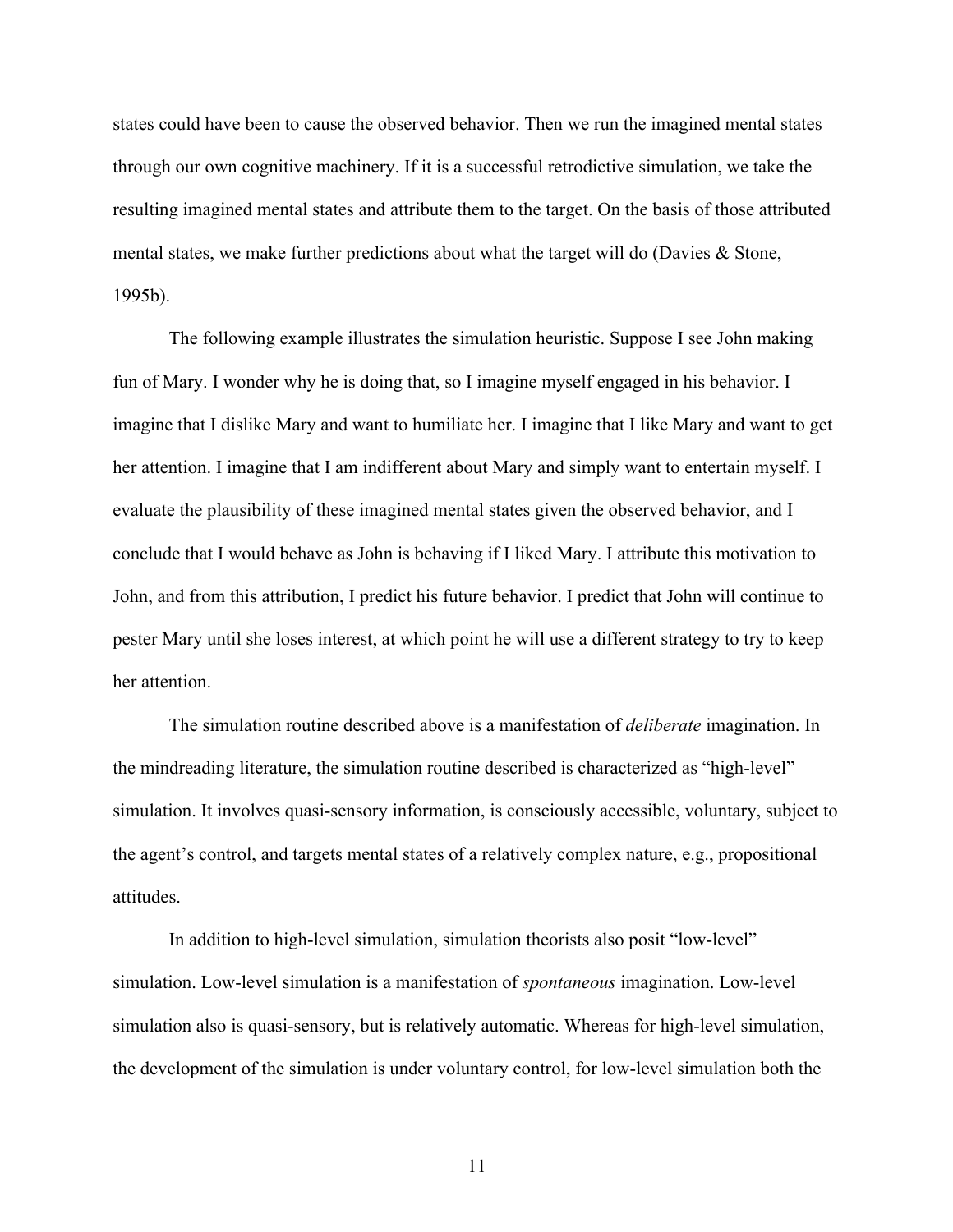initiation and development of the simulation are not under the subject's control. Though the lowlevel simulational process often occurs below the level of consciousness, the product of the simulation is consciously accessible. Low-level simulation targets mental states of a less complex nature, e.g., basic intentions, sensations, and basic emotions.

In the ST literature, it is widely accepted that the mechanism for low-level simulation is the mirror neuron system.<sup>11,12</sup> Mirror neurons are the subject of much debate in psychology and philosophy. These neurons, some argue, are the basis of our abilities to interact socially, understand others' thoughts and emotions, and communicate using complex language. Some have gone so far as to claim that, "the discovery of the mirror neuron system will do for psychology what DNA has done for biology" (Oberman & Ramachandran, 2009, p. 39). My own view is that mirror neurons are not nearly as important as *that* (Spaulding, 2013), but the issues about the relative importance of mirror neurons need not detain us here. For our purpose, all that matters is their role in low-level simulational mindreading.

Mirror neurons are multi-modal neurons that fire during the execution and observation of particular behaviors. Scientists have discovered several mirror neuron systems in the human brain. The empirical evidence suggests that humans have action, emotion, and sensation mirror neuron systems. The action mirror neuron system is found in the premotor cortex and the posterior parietal cortex, regions involved in sensory guidance of movement and the production of planned movement. Action mirror neurons activate when a subject performs a particular

 $11$  Mirror neurons were originally discovered in the brains of Macaque monkeys. The existence of mirror neuron systems in monkeys has now been confirmed by a variety of methods (fMRI, transcranial magnetic stimulation, single cell recordings). There is good evidence that there are mirror neuron systems in human brains, as well (Gallese, Keysers, & Rizzolatti, 2004; Keysers & Gazzola, 2009; Rizzolatti & Craighero, 2004).<br><sup>12</sup> Both ST proponents and theorists studying mirror neurons have argued that mirror neurons are

strong evidence in favor of ST (Gallese & Goldman, 1998; Goldman, 2006, 2009; Gordon, 2005; Hurley, 2005; Iacoboni, 2009). Though see Spaulding (2012) for an argument to the contrary.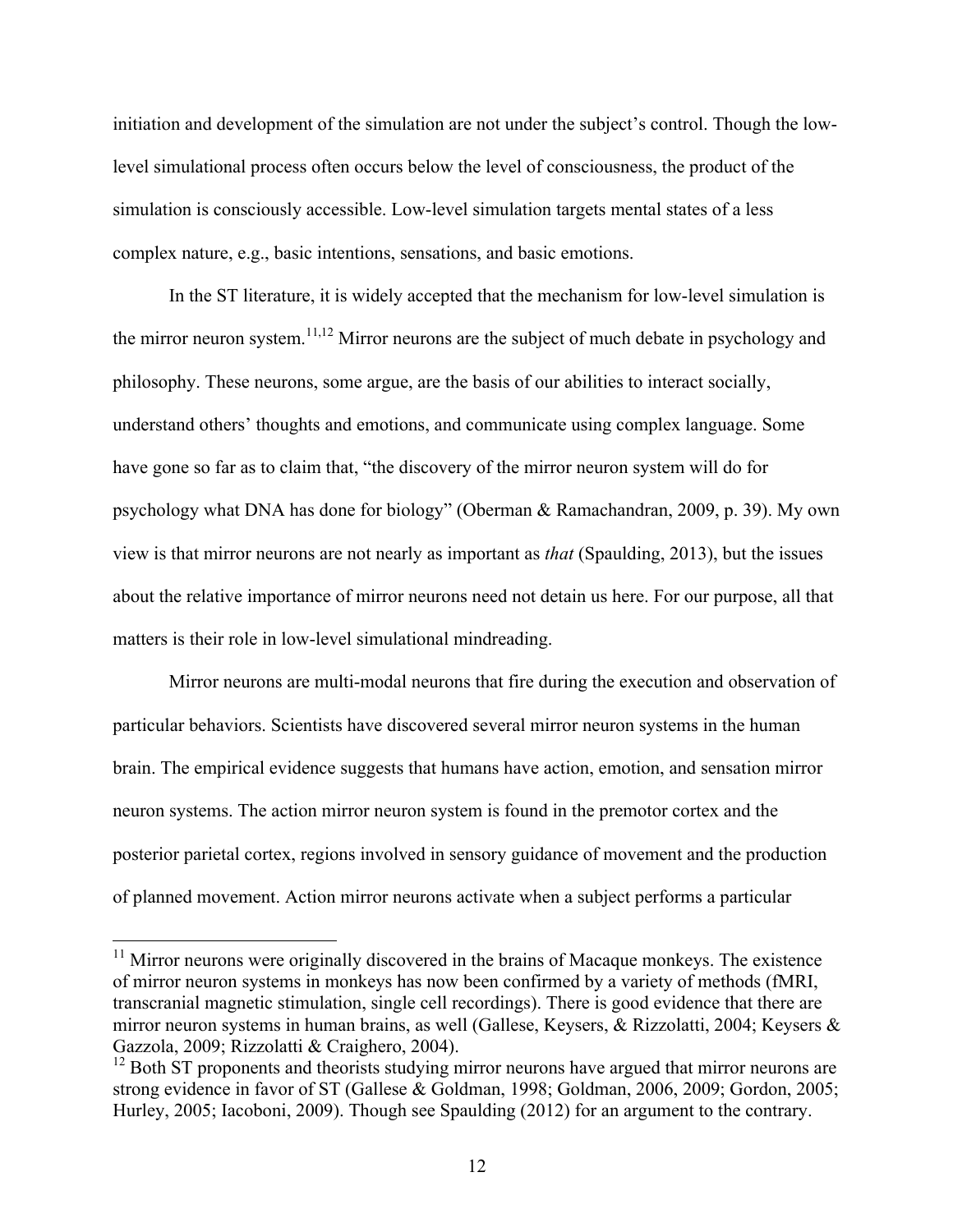action and when the subject observes a target performing that same action. The same neurons that produce and guide an action, e.g., grasping an object, selectively activate when the subject observes a target grasping an object (Rizzolatti & Craighero, 2004).

There are similar mirror neuron systems for experiencing and observing certain emotions. When I experience *disgust* and when I observe another person experiencing disgust the same collection of neurons in the insula activates (Calder, Keane, Manes, Antoun, & Young, 2000; Wicker et al., 2003). Corresponding findings hold for the experience and observation of *fear* (Adolphs, Tranel, Damasio, & Damasio, 1994), *anger* (Lawrence, Calder, McGowan, & Grasby, 2002), *pain* (Singer et al., 2004) and *touch* (Keysers & Perrett, 2004). In each of these cases, groups of neurons are endogenously activated when the subject acts, emotes, or feels a certain way, and these same groups of neurons are exogenously activated (at an attenuated level) when the subject observes or even simply imagines another acting, emoting, or feeling in those same ways.

Mirror neurons are unique because, though many neurons fire for a wide variety of stimuli, only mirror neurons selectively activate for the execution and observation of the very same behavior. The ST holds that mirror neurons are subpersonal, neural instantiations of the simulation heuristic. Our own cognitive machinery is employed to simulate the target's mental states, and this simulation generates mental state ascriptions that we use to explain and predict the target's behavior.

Consider the following case. Suppose you have just witnessed something that you find horribly disgusting. (I will let readers generate your own disgusting examples.) When you are disgusted your face naturally contorts in a particular way. Your nose wrinkles and your upper lip and cheeks are raised. When I observe your disgusted facial expression, neurons in my insula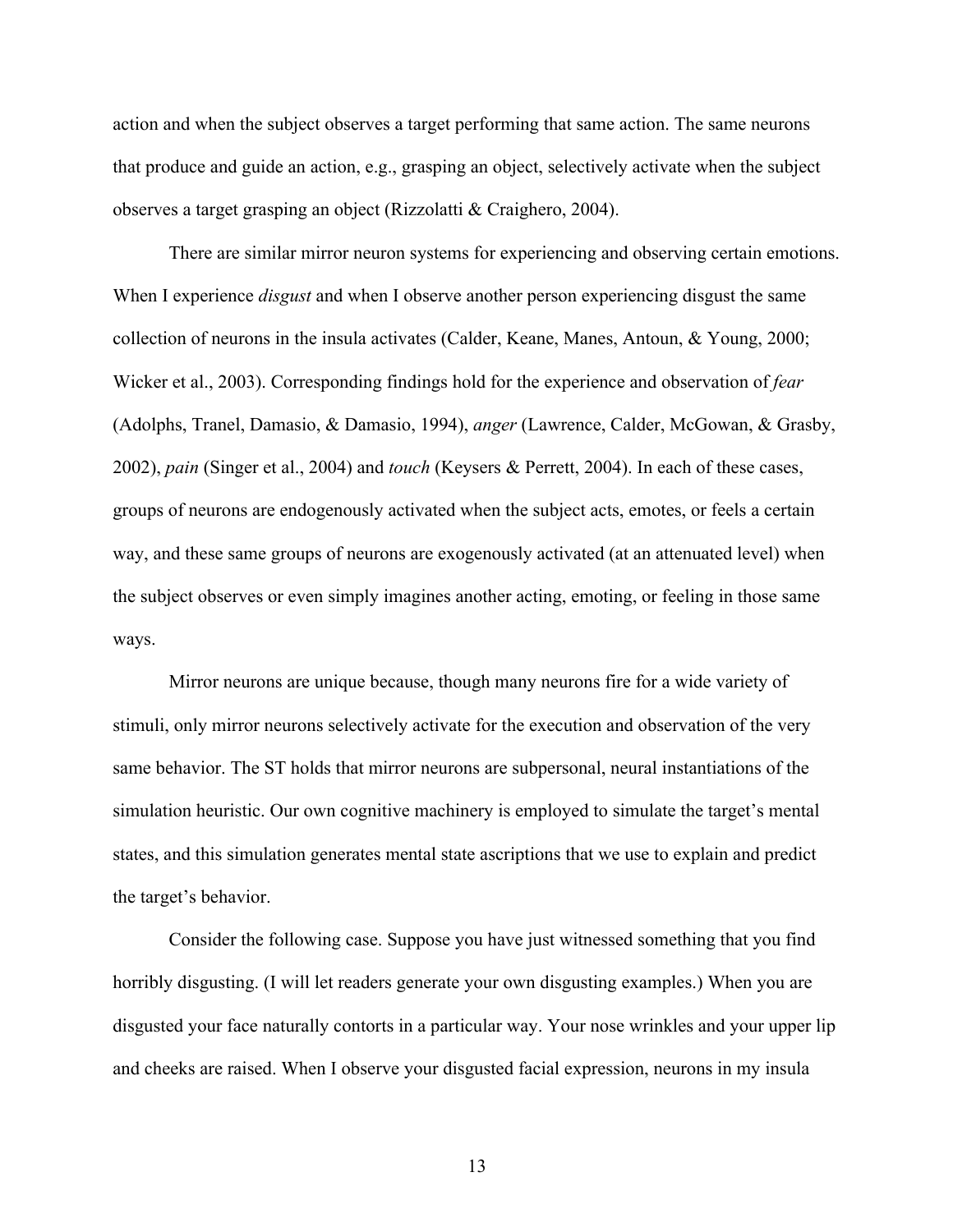selectively activate (at an attenuated level) in the same way as if *I* were disgusted. I may unknowingly mimic your disgusted facial expression and even come to experience a weak feeling of disgust.<sup>13</sup> The suggestion is that the very same mechanism is responsible for experiencing and perceiving disgust. I understand your disgust – more generally, your emotions, feelings, and intentions – because my mirror neurons simulate what it is like to experience what you are experiencing.

According to the ST, mirror neurons realize low-level simulation. This neural simulation is, for the most part, automatic. Although we are not consciously aware of or in control of the simulational process<sup>14</sup> in the way that we are with high-level simulation, the products of the simulation, emotional contagion and the mental state attribution, are consciously accessible.

As I noted above, high-level simulation is one form of deliberate imagination, and lowlevel simulation is one form of spontaneous imagination. Like deliberate and spontaneous imaginings, high-level and low-level simulations exhibit variation within each category. Simulations can be more or less high-level and more or less low-level (de Vignemont, 2009). High-level and low-level simulation are best understood as two ends of a continuum.

#### **4. The Threat of Collapse**

<sup>&</sup>lt;sup>13</sup> This emotional contagion can be particularly vivid when observing physical or emotional pain. Some readers will recall the basketball game between the Louisville Cardinals and the Duke Blue Devils in the 2013 NCAA Men's Division I Basketball Championship Tournament. In this game, Kevin Ware, a Louisville player, fell awkwardly after attempting to block a 3-point shot. When he fell, his leg fractured and 6 inches of his tibia protruded from his leg. Fans who saw the fall reported feeling nauseous and in pain just in virtue of seeing the fall. Watching this horrific injury was so disturbing for viewers that television programs would not show the video. They would, however, show the pained and tearful expressions of the players, coaches, and fans. Simply watching the facial expressions of those who had seen this injury caused real emotional distress for some observers.

<sup>&</sup>lt;sup>14</sup> I allow for the possibility of unconscious quasi-sensory imagining. See footnote 5.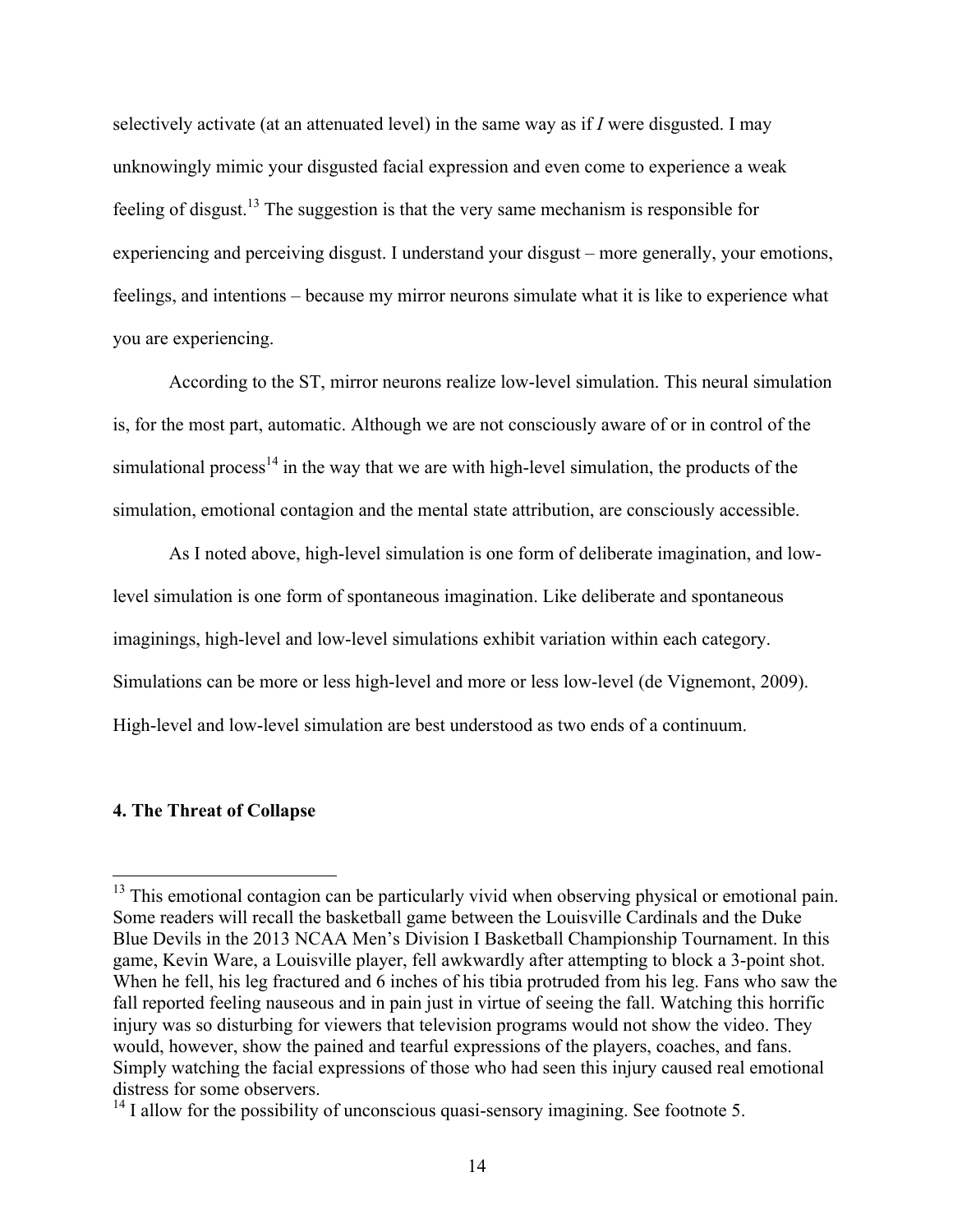Simulation theorists argue that low-level and high-level simulation generate knowledge of other minds. High-level simulation proceeds through retrodictive simulation, and low-level simulation proceeds through the mirror neuron model described above.

As compelling as this account may otherwise be, it faces the following skeptical challenge. It is not clear how imagination alone can give us new knowledge of others' mental states. Imagination itself does not tell us which of the mental states imagined, if any, are likely to be correct. This is what is known as the "threat of collapse" (Davies & Stone, 1995b). It is called the threat of collapse because, upon inspection of imagination-based simulation, it is evident that the ST needs the theoretical knowledge posited by the TT. Thus, it is argued, perhaps a bit hyperbolically, the ST simply collapses into the TT. The threat of collapse looms both for highlevel and low-level simulation.

The threat of collapse involves three related problems. First, a particular behavior is compatible with indefinitely many mental states. Recall the example of high-level simulation that I discussed earlier. I observe John teasing Mary and retrodictively simulate the mental states that could have caused this behavior. I considered three sets of mental states: John likes Mary and is trying to get her attention, he dislikes her and is trying to humiliate her, or he is indifferent to her and is simply amusing himself. These are not the only explanations compatible with John's behavior. Perhaps John is trying to distract Mary to steal her wallet. John may be trying to hide his homosexuality by flirting with a woman. Or maybe John is seeing whether Mary would be a good fit for another friend who is looking for love. We can generate in imagination indefinitely many explanations that are compatible with John's behavior, and these explanations have very different implications.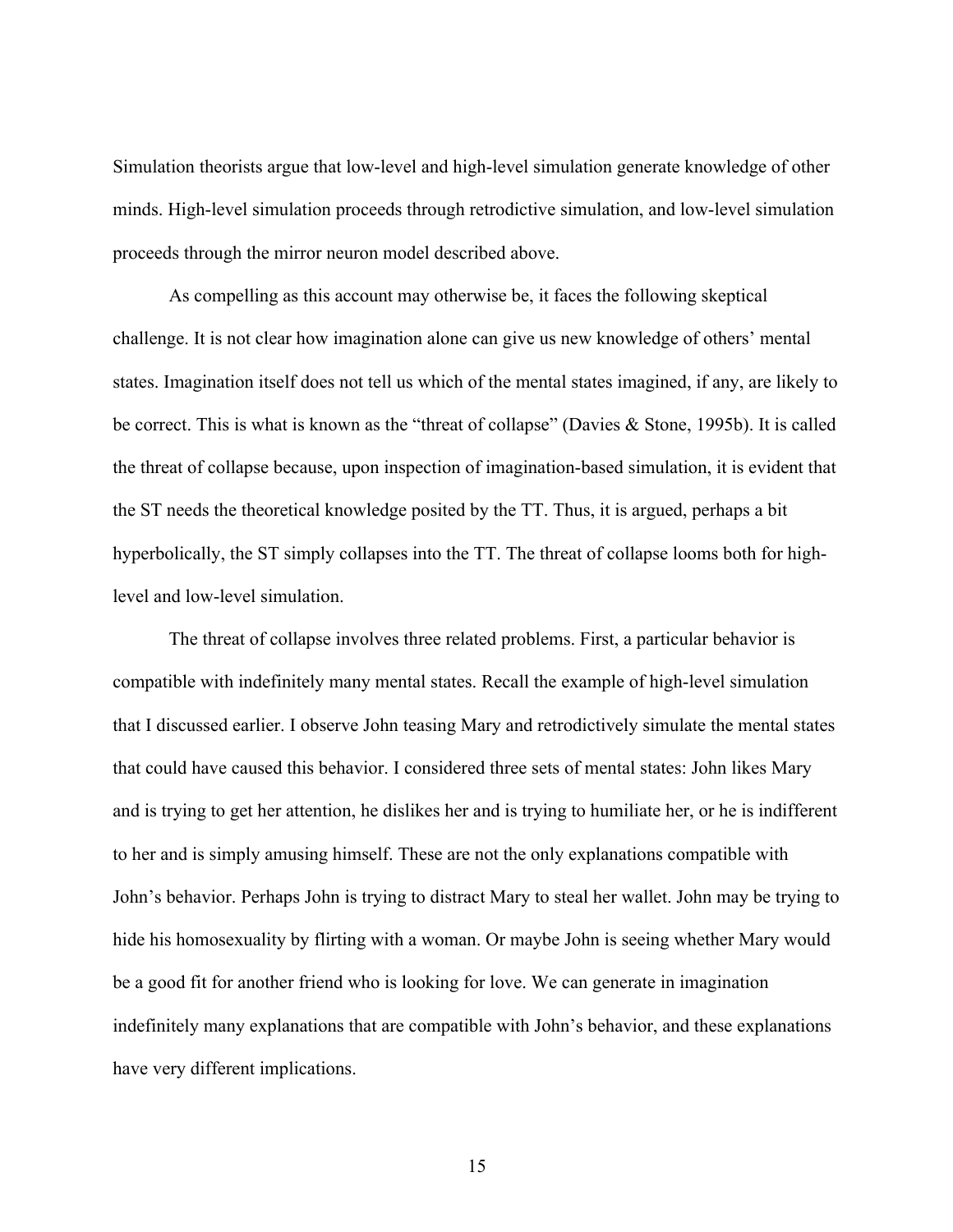Second, imaginative simulation provides no way to judge the plausibility of the various imagined mental states.<sup>15</sup> The simulation does not tell us whether the simulation that involves the John's teasing is more plausible than the simulation that involves a ploy to steal Mary's wallet. Both simulations are coherent and compatible with what we observe. If we were to try to figure out, with simulation resources only, what our mental states could have been to cause us to behave like John, our retrodictive simulation would have no way to decide between radically different belief-desire combinations that would explain the behavior.

Third, the simulation provides no stopping point. Because there are numerous realistic mental states compatible with the observed behavior, and because the simulation itself provides no way to evaluate the plausibility of each of these imagined mental states, the retrodictive simulation, in principle, could go on forever. The simulation itself provides no way to determine when we have landed on a good-enough explanation of the observed behavior and can stop simulating. Thus, imagination-based simulation cannot, all by itself, provide knowledge of other minds.

The threat of collapse applies to low-level simulational mindreading, as well. Recall that simulation theorists regard mirror neurons as the mechanism of low-level simulation. Suppose that they are right about this. The problem is that an observed behavior or facial expression is compatible with a number of different basic intentions or emotions. A blush may indicate

<sup>&</sup>lt;sup>15</sup> One way to understand this problem is in terms of likelihood and probability. The likelihood of a hypothesis is the probability of the observation given the hypothesis. The simulation is relevant for comparing the likelihoods of the various imagined mental states. That is, it is relevant for determining whether the observed behavior would follow from the imagined mental states. However, the simulation provides no information about the probability of the various imagined mental states. The probability of a hypothesis is the probability of the hypothesis given the observation. The simulation procedure itself provides no information about which mental states are more probable given the behavior we observe. There is nothing in the simulation that could tell us that. This problem is compounded by the fact that any behavior is compatible with indefinitely many mental state combinations.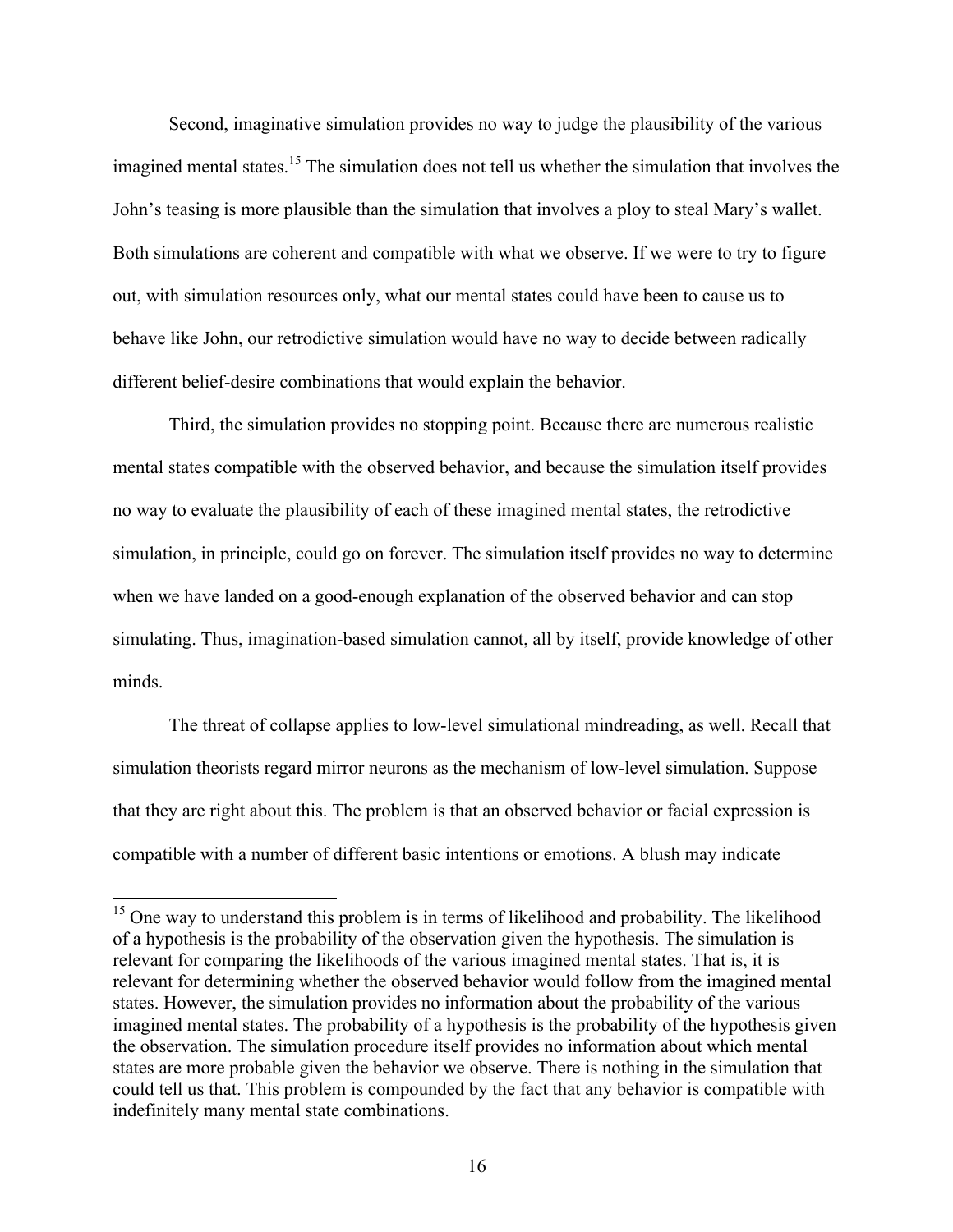embarrassment, happiness, anger, or even just a hot flash. The same applies even more clearly for basic intentions. A given behavioral movement may indicate an intention to eat, give, tease, throw, play with, put away, etc. Pointing out that spontaneous imagination is realistic does not help here. We need more information than the simulation heuristic provides in order to be justified in attributing to a target a particular intention or emotion.

As with high-level simulation, the threat of collapse for low-level simulation involves three related problems. First, the observed behavior is compatible with a number of mental states. Second, the low-level simulation itself provides no way to determine the plausibility of the candidate emotions or intentions. Third, there is no sufficing heuristic or stopping point built into the operation of the low-level simulation. We need other information to discriminate among the intentions that could cause the behavior, or the emotions that could cause the blush. This may be information about the target's recent history, her personality, how certain situations make her feel, folk psychological platitudes about how behaviors relate to mental states, etc.

Such information is not part of either high-level or low-level simulation. This is not accidental. Indeed, the appeal of the ST account is that it does *not* involve this kind of information. One of the selling points of the ST is that, unlike the TT, it does not require access to large bodies of information about folk psychology. Simulation merely requires an ability to imagine oneself in a target's position and decide what one would feel, think, and do in that situation. One simply redeploys one's own cognitive mechanisms for the purpose of mindreading (Goldman, 2006). It is in this sense that the ST is an *information*-*poor* mindreading process, whereas the TT is an *information*-*rich* mindreading process.

Although being information-poor is an attractive feature of the ST model of mindreading, the problem is that it is *too* information poor. It appears that imagining other minds, all by itself,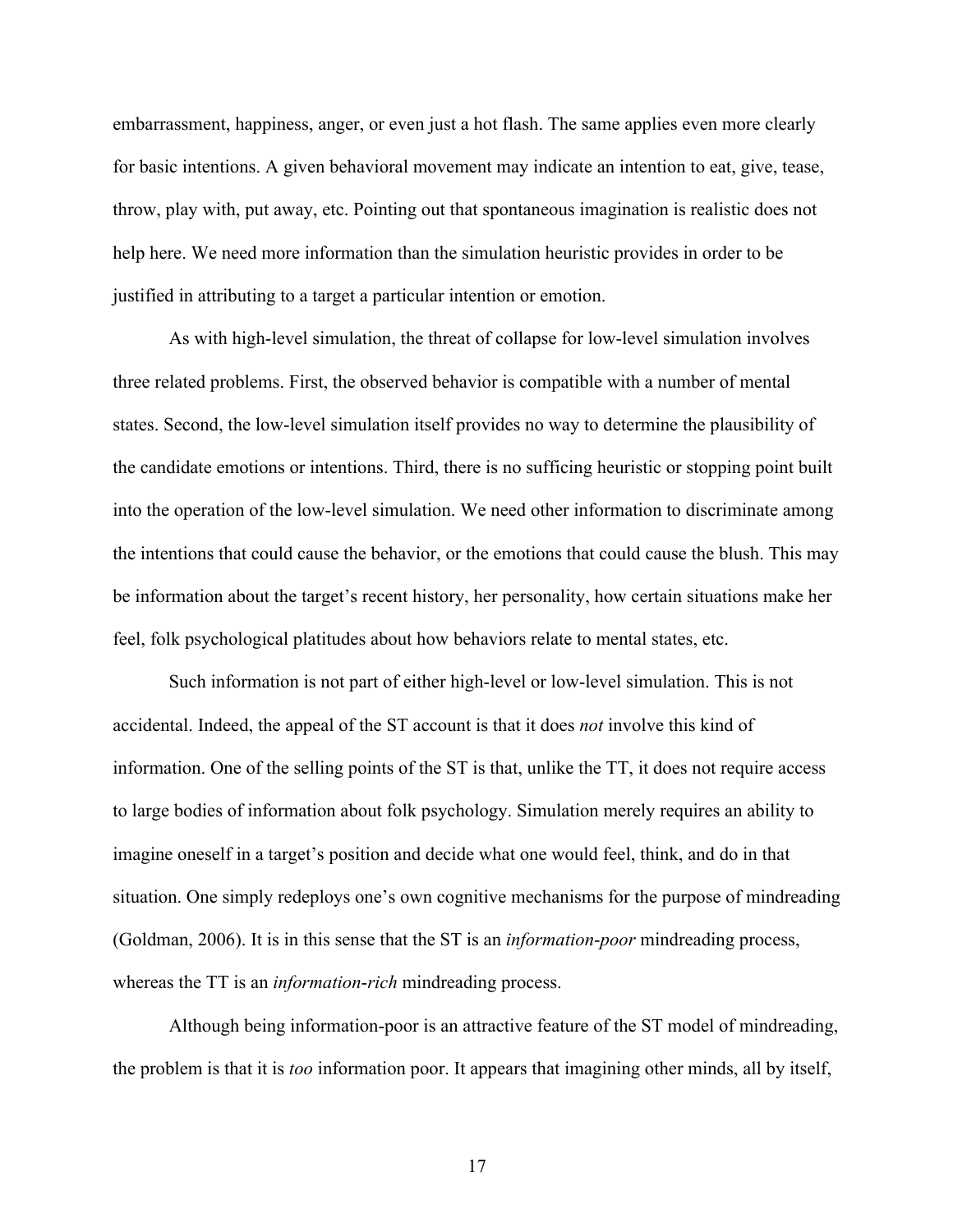is not sufficient for new knowledge of other minds. Imagination does not tell us which mental states the target is more likely to have. Thus, both for high-level and low-level simulation, the simulation routine is not sufficient for new knowledge of others' mental states.

Most mindreading theorists hold that we *can* get knowledge of other minds through mental simulation, but not *solely* through mental simulation. The typical response to the threat of collapse is to admit that the ST must be supplemented with non-simulational resources. Mindreading theorists widely acknowledge that the ST requires some TT methods. The ST needs TT methods to evaluate the plausibility of different simulated mental states and to signal when we have hit upon a good-enough explanation of the behavior, or, failing that, when to give up. These TT resources are not limited to *post hoc* evaluation of simulated mental states. They can also modulate the selection of possible mental states to run through the simulation. Thus, we need not initiate the simulation with randomly selected imagined mental states.<sup>16</sup>

To evaluate the possible mental states compatible with a target's behavior, imaginationbased simulation requires theoretical knowledge about folk psychology, general background knowledge, and the cognitive capacity for inference to the best explanation, all of which are elements of the TT. The process of evaluating the possible mental states is not simulational, and it is not based on imagination. Judging the accuracy of imaginings involves a more general theoretical cognitive capacity to form and evaluate suppositions and to make inferences to the best explanation.

<sup>&</sup>lt;sup>16</sup> The TT is not subject to the threat of collapse, but it faces its own underdetermination problem. For any particular observed behavior, the data underdetermine the theorized mental states. The most common solution to the threat of collapse is to combine theoretical and simulational resources to yield an epistemically better process of mindreading. Thanks to Neil Van Leeuwen for discussion of this point.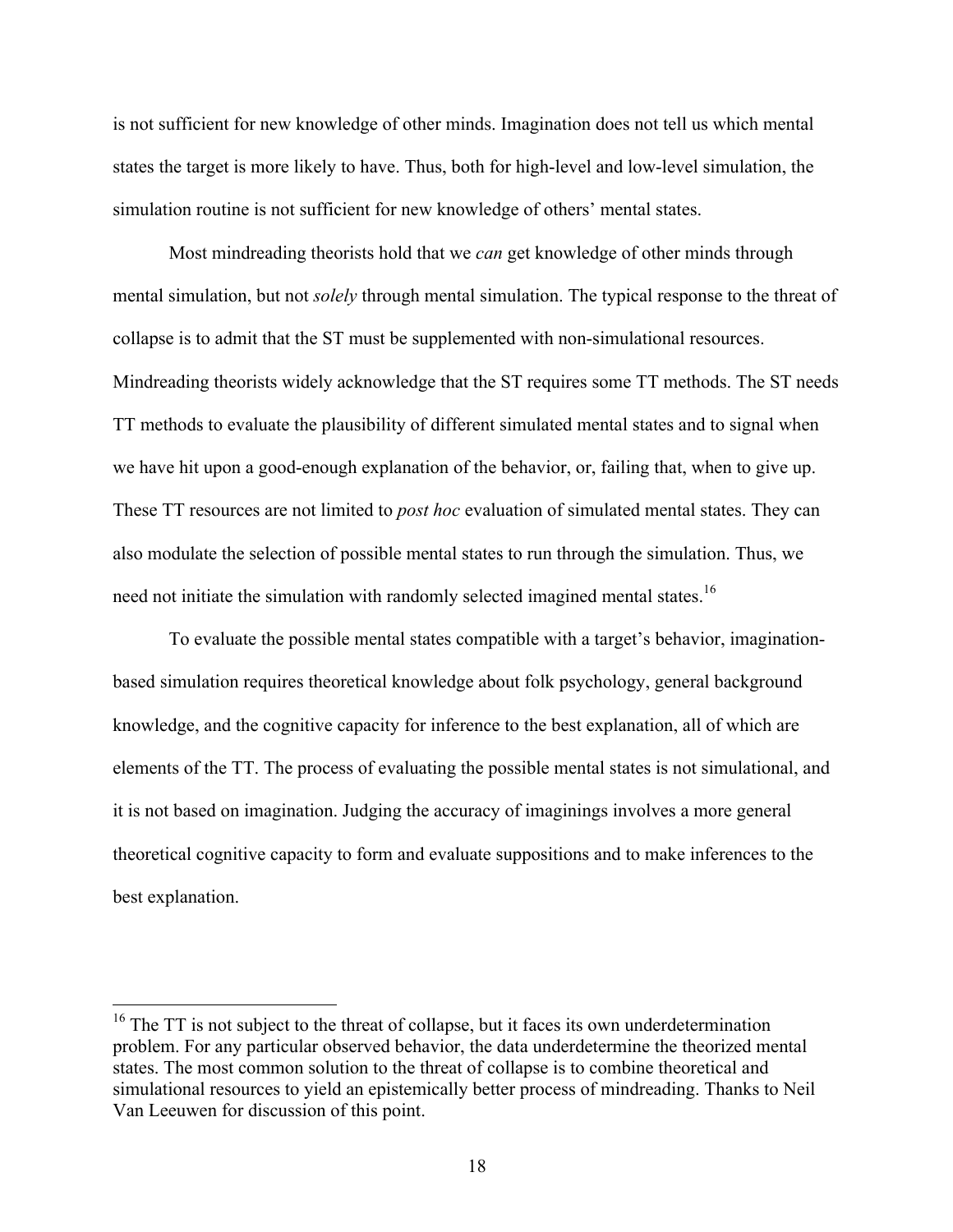Once we add theoretical knowledge and general cognitive resources described above to the imagination-based simulation, we have a compelling account of how we could get new knowledge of others' mental states. It is an open empirical question whether or how often we in fact get knowledge of others' mental states in this way. Nevertheless, this hybrid account of mindreading is an adequate account that avoids the threat of collapse.

#### **5. The Puzzle of Knowledge through Imagination**

The puzzle of knowledge through imagination is that imagination seems to be epistemically useful in some contexts but also limited to the mere creative generation of ideas. The ST's threat of collapse is a specific case of the more general puzzle of knowledge through imagination. It is a useful case study because it has been thoroughly examined, and the lessons learned in the specific case are relevant to the more general case of knowledge through imagination.

Can we get new knowledge about contingent facts through deliberate or spontaneous imagination? On the face of it, it seems that at least *deliberate* imagination can give us such knowledge. Imagining carrying a couch through a doorway can give us knowledge about moving strategies. Imagining a picture hanging on a particular spot on the wall can give us knowledge about decorating a room. Imagining sending a singing telegram to a colleague to inform him that he has been elected new department head can give us knowledge about communicating unwelcome news. In these cases, deliberate imagination seems to generate new knowledge about contingent facts. In fact, it seems that deliberate imagination is designed precisely to give us such knowledge*.*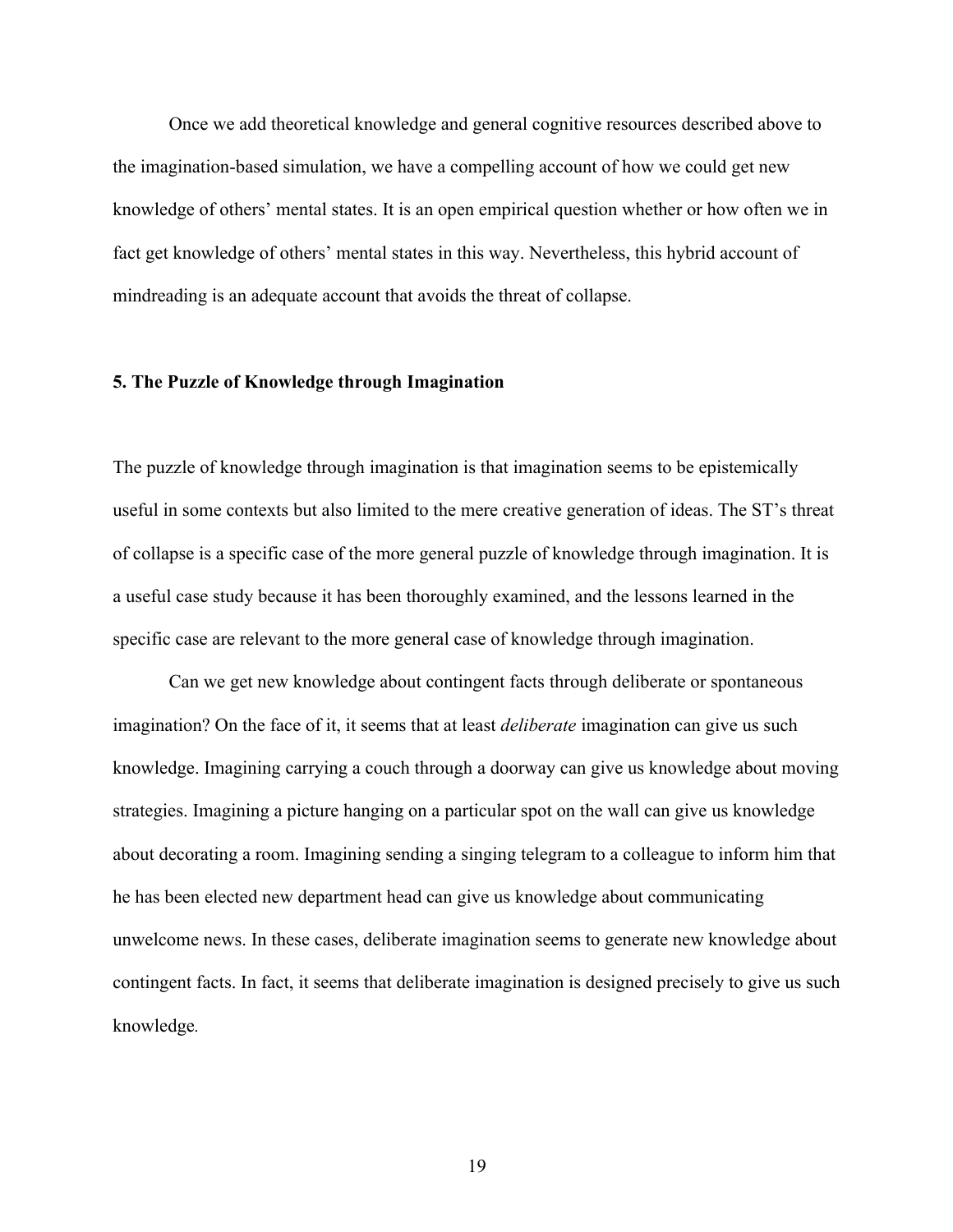However, spontaneous imagination cannot give us new knowledge of contingent facts. Spontaneous imagination is freer than deliberate imagination – we have no control over fully spontaneous imaginings – and this undermines its epistemic value. Spontaneous imagination could incidentally spur an idea, and we could go on to deliberate about the idea, but the spontaneously imagined idea itself does not constitute knowledge. The spontaneously imagined idea must be believed and justified in order to count as knowledge. And though in some cases the idea may be believed simply in virtue of being spontaneously imagined, this is not sufficient for justification. To justify the idea, we have to go through a conceptually and psychologically distinct evaluative process.

One way to think of this intuitive asymmetry is that spontaneous imagination is part of the context of discovery, whereas deliberate imagination is part of the context of justification. Deliberate imagination is a tool for solving practical problems, which qualifies it as part of the context of justification, but spontaneous imaginings merely creatively generate ideas. Spontaneous imagining creatively generates new ideas, and this can lead to new knowledge of contingent facts only indirectly through deliberate imagining, practical reasoning, or some other cognitive intermediary. Hence, *on first appearances*, there is an asymmetry between deliberate and spontaneous imagining with respect to knowledge. It seems that we can get new knowledge directly through deliberate imagining but not directly through spontaneous imagining.

I shall argue that the first appearances are mistaken. Deliberate imagination does not lead to new knowledge more directly than spontaneous imagination. Deliberate and spontaneous imaginings are on a par with respect to new knowledge. Much like high-level and low-level simulation, both capacities must be supplemented somehow in order to bring about new knowledge of contingent facts.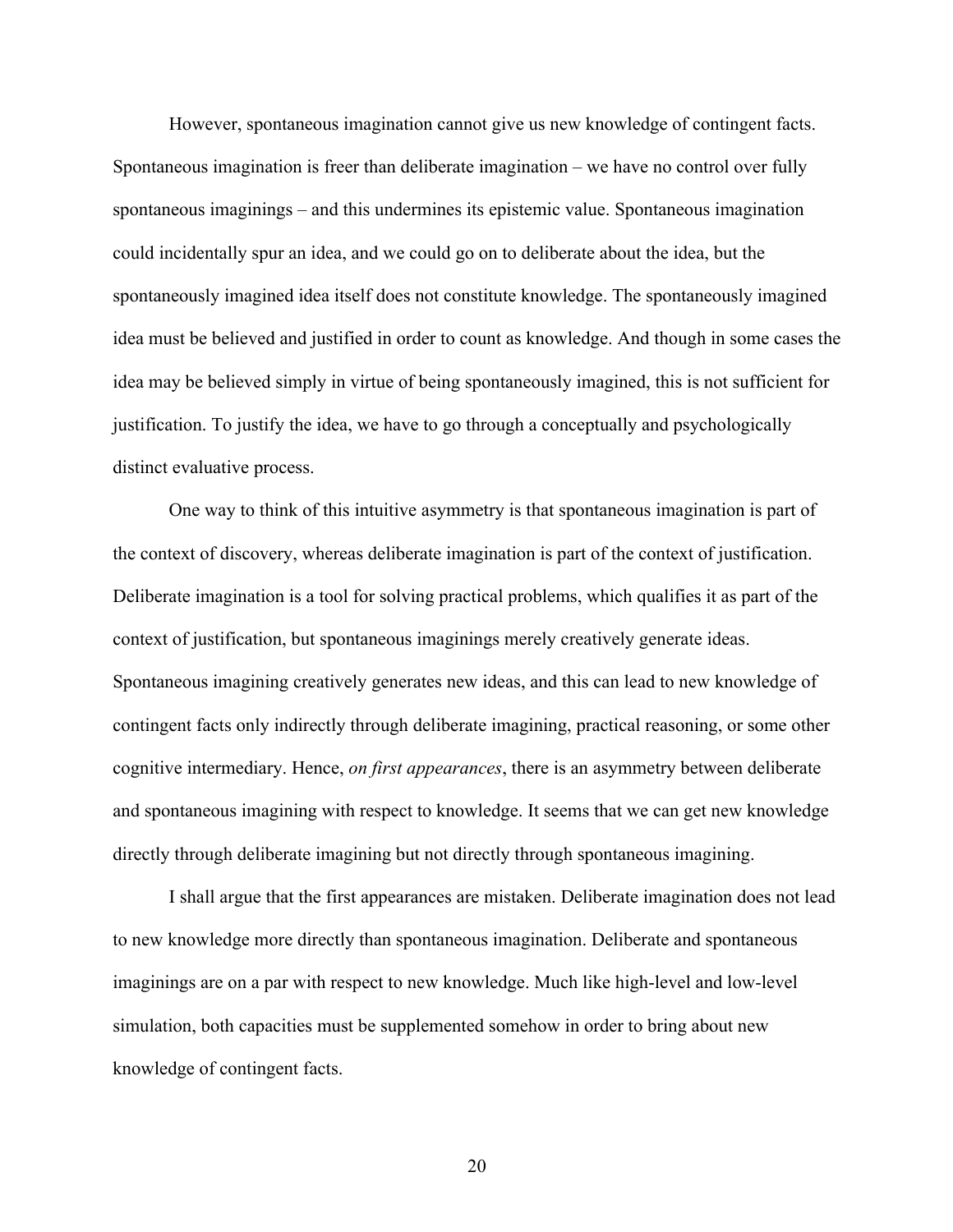For the reasons described above, spontaneous imagination does not directly yield new knowledge of contingent facts. It may creatively generate ideas, but it does not directly lead to knowledge. Deliberate imagination has a similarly limited epistemic role. We deliberately imagine many ideas. For example, in deliberately imagining carrying a couch through a doorway, we imagine several scenarios. We imagine pushing the couch straight through the doorway. We imagine turning the couch on its side and pushing it through. We imagine angling the couch diagonally through the doorway and turning it as we push it through. As a matter of fact, some of these strategies may work, and some of them may not. The problem is that imagination itself does not tell us which moving strategy, if any, will work. Deliberate imagination may reveal possible strategies*,* but these may be mixed in with impossible strategies, and imagination cannot tell us which are the strategies that would work in the actual world. Note the parallel with high-level simulational mindreading: the simulation alone cannot tell us which imagined scenario, if any, is likely to be correct. That evaluation requires additional nonsimulational resources.

Imagination generates the ideas, but distinct cognitive capacities are responsible for evaluating the plausibility of these ideas. The capacities that evaluate the plausibility of ideas are general cognitive capacities for deductive, inductive, and abductive reasoning, supposition, perception, and long term and working memory. Above I offered an argument that supposition is distinct from imagination. The same considerations apply here, as well. These cognitive capacities are distinct from imagination. They can be employed in the absence of imagination, and imagination can occur without employing these cognitive capacities. Indeed, they have their own distinct functional roles. Thus, the cognitive capacities that evaluate the imagined ideas are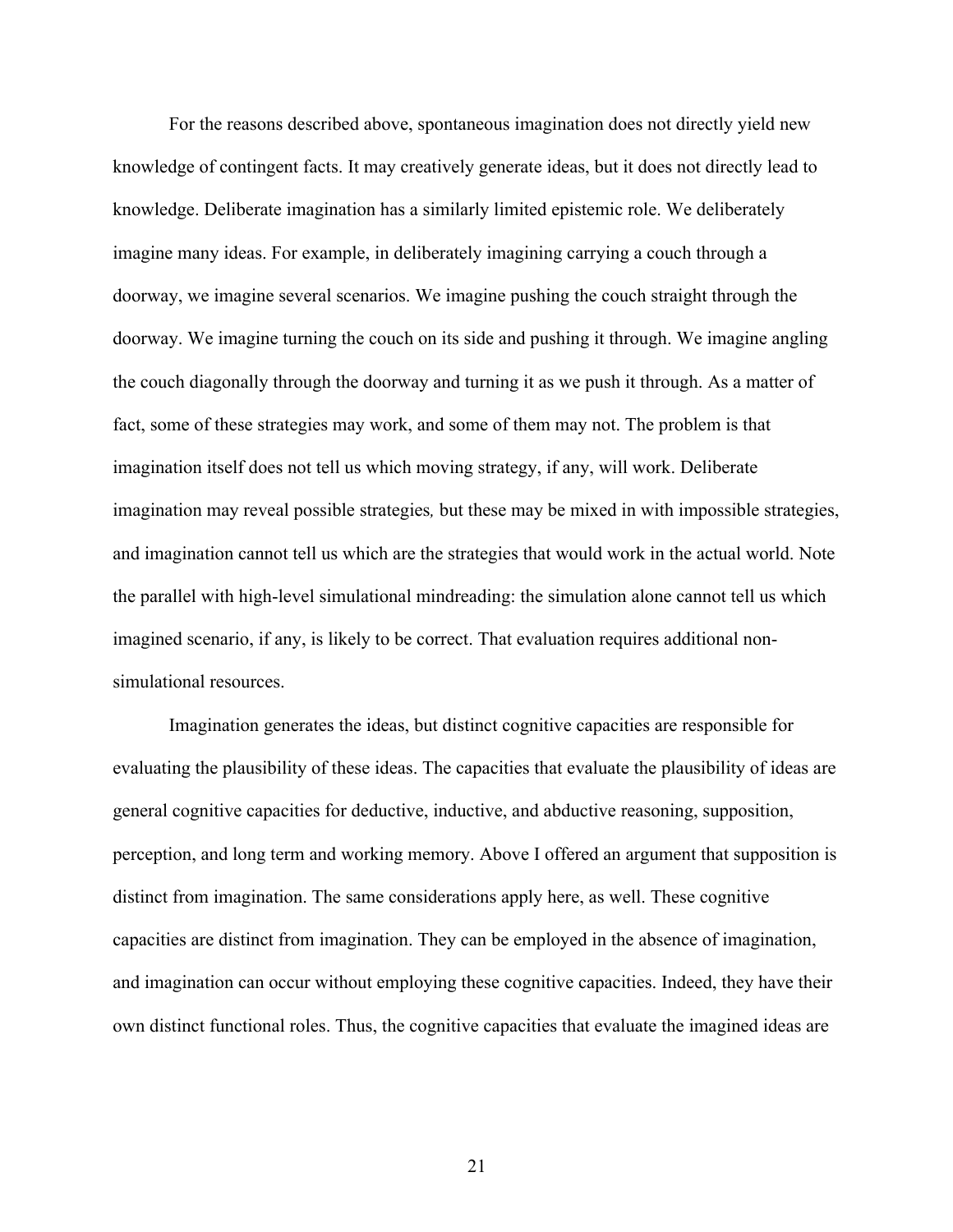distinct from the capacity that generates the ideas. In distinguishing imagination from other cognitive capacities, I am arguing for a narrow conception of imagination.

Claiming that deliberate imaginings often are realistic does not help here, either. Even if all the scenarios imagined are realistic, this in itself does not tell us which imagined scenario, if any, is likely to be correct. To generate knowledge of contingent facts about the world, imagining moving the couch must be able to bring about a *new*, *true*, *justified belief* about how to get the couch through the doorway. Deliberate imagination alone cannot do this. The evaluation of ideas generated by imagination is independent from the capacity for imagination, just as the theoretical resources used to evaluate simulated ideas are conceptually independent from the simulation.

One could object that this argument works only for cases where we imaginatively generate several ideas and must evaluate each of them in order to generate knowledge. What about a case where we imaginatively generate only one idea? In such cases, there does not seem to be an independent evaluation step. Perhaps, one could argue, in these cases imagination leads directly to knowledge.  $^{17}$  I think this is a mistake. It is true that in some cases I imagine only one option. In these cases, I *could* imagine other options as well, but I do not. The reasons why I imagine only one option have something to do with my goals, motivation, cognitive load, and other psychological factors. Sometimes we imaginatively generate only one option, and there is an *assumption* of justification. But that does not entail that the one option *is* justified or that it would be selected if we bothered to imaginatively generate other options and evaluate them. The psychological fact that we sometimes do not evaluate our ideas does not imply that we are not epistemically required to evaluate them for them to count as knowledge.

<sup>&</sup>lt;sup>17</sup> Thanks to Peter Kung for pressing this objection.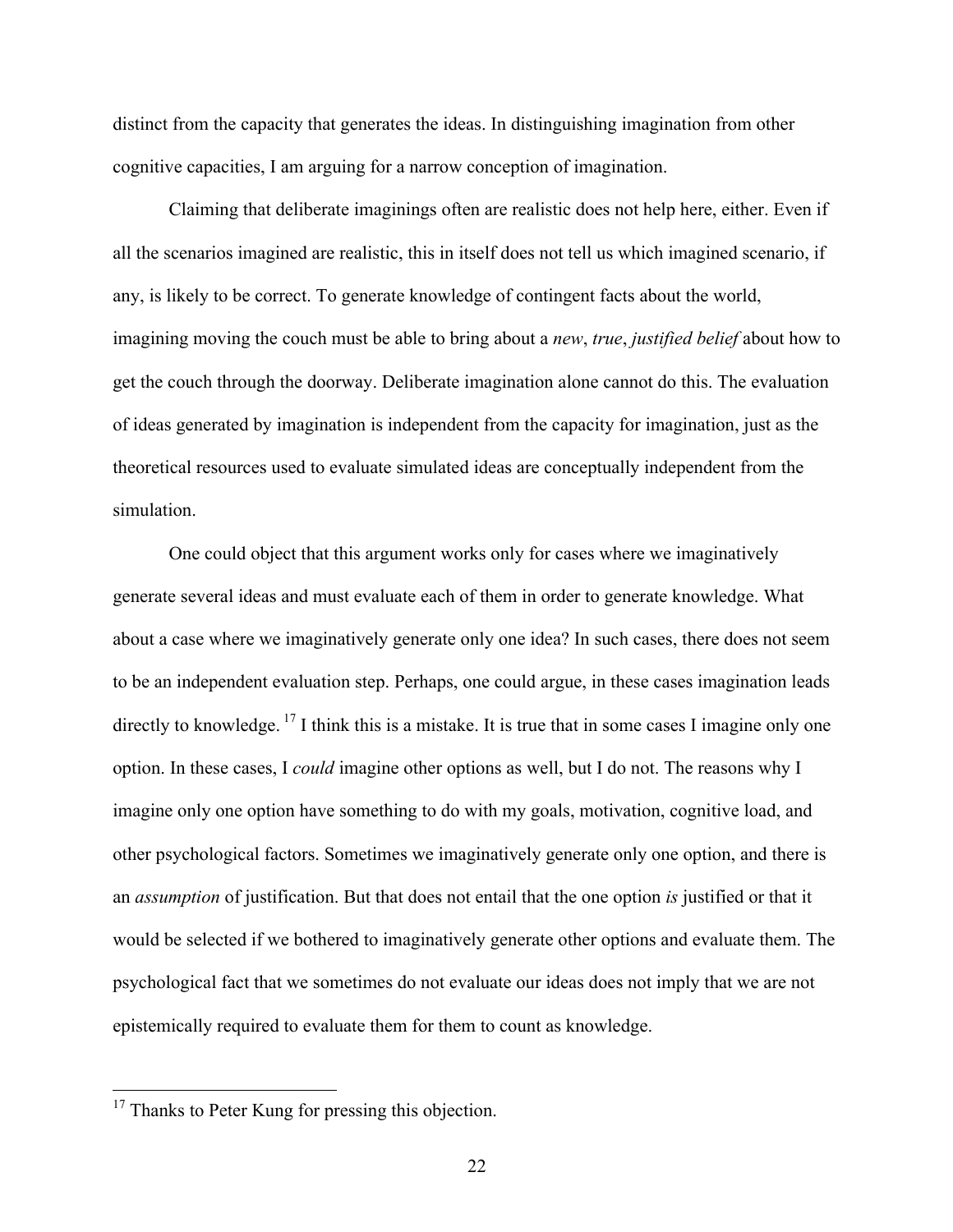One could maintain that our deliberate imaginings usually are accurate, and thus the beliefs they generate reliably are true and hence justified. There is something to this idea, and I shall come back to it in the next section. However, the blanket statement that our deliberate imaginings reliably are accurate is dubious. Of course, our deliberate imaginings are accurate some of the time. In fact, sometimes we seem to *know* that our imaginings are accurate. Other times we coincidentally accurately imagine a scenario. Perhaps in considering the various imagined strategies for moving the couch through the doorway, unbeknownst to us, one of the strategies we imagine is in fact accurate.

However, in many other cases our deliberate imaginings are *not* accurate. Sometimes we deliberately imagine fanciful scenarios. Other times, we attempt to imagine accurate scenarios and we can tell that our imagining is inaccurate, despite the fact that we have no problem constructing the mental representation. While imagining moving the couch, I may have no problem imagining various scenarios while knowing that none of these imagined scenarios will work in the actual world. This further suggests that some other cognitive capacity is responsible for evaluating the accuracy of our imagined ideas. Finally, sometimes we try to imagine scenarios accurately, and it seems to us that we got it right, but we are wrong. The response that imagination directly generates knowledge because imaginings usually are accurate fails because, as it turns out, our imaginings often are inaccurate.

One could push this objection further by arguing that perception is fallible but nevertheless a source of knowledge, so perhaps liability for error is not so problematic for imagination. However, perception is epistemically different from imagination. First, perception is not *free* like imagination is. We cannot perceive anything we want at will. We can perceive only what is there to perceive. We sometimes misperceive, but the ways in which we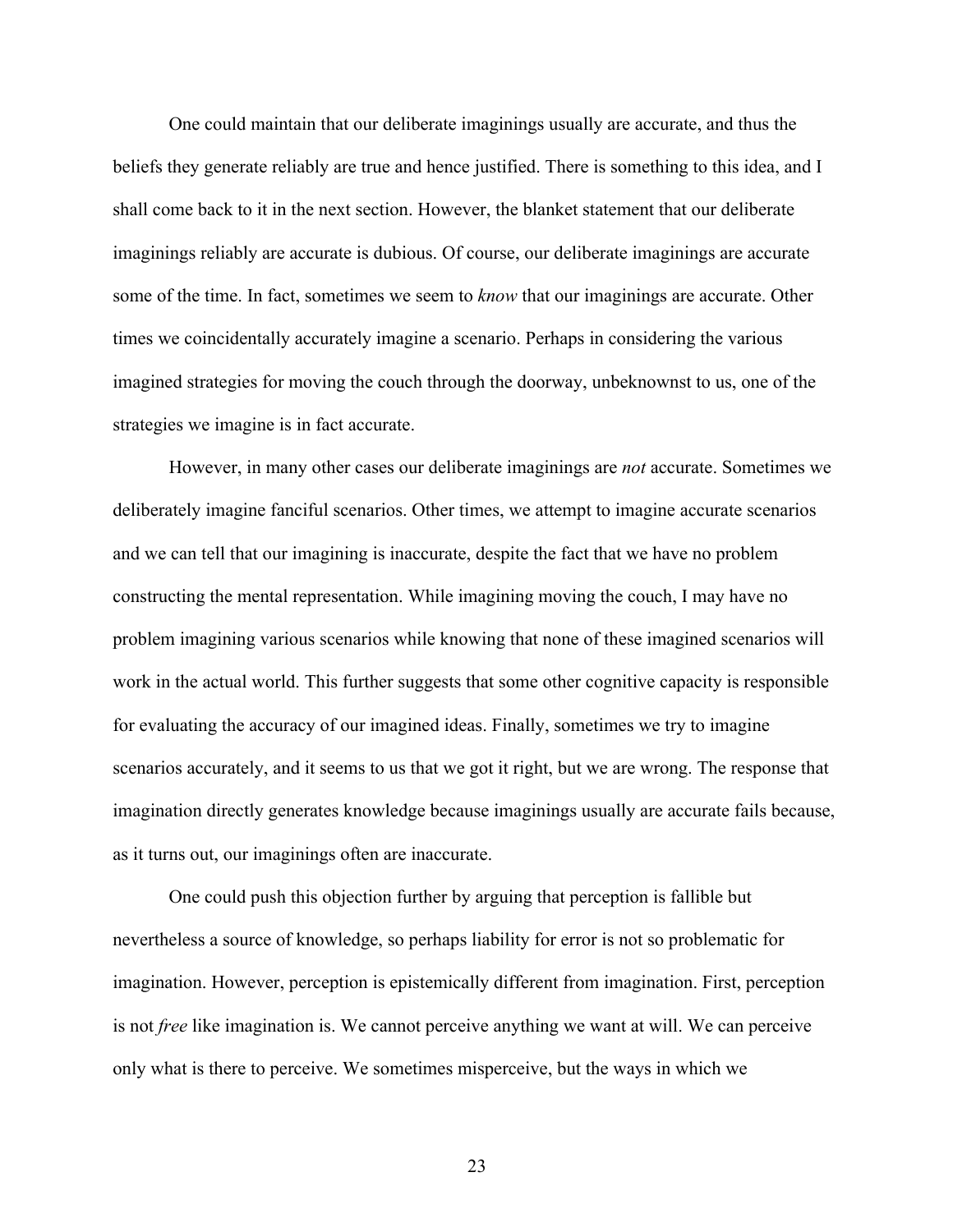misperceive are directly related to the perceptual environment and our perceptual mechanisms. Perceptions cannot freely depart from reality like imagination, which easily and readily departs from reality in dramatic ways.

The second difference between perception and imagination is that the mechanisms that test our perceptions are internal to perception, e.g., eye saccades, trans-saccadic information integration, mechanisms of visual attention. These perceptual mechanisms serve as reality checks, reducing the likelihood of misperceptions and correcting misperceptions that exist. For imagination, the mechanisms that serve as reality checks are independent of imagination. These include general background information, theoretical knowledge pertaining to the particular subject matter, and general cognitive capacities for abductive, inductive, and deductive reasoning, memory, perception, etc. Similarly, mental simulation does not lead directly to knowledge of other minds; justification of these mental simulations is the job of general theoretical resources that are distinct and independent from simulation. Thus, the analogy between perception and imagination fails. Perception can be a direct source of knowledge, but imagination cannot.

Neither deliberate nor spontaneous imagination leads directly to knowledge. Both may creatively generate ideas that we may come to believe, but these ideas must be justified in order to count as knowledge. Cognitive capacities distinct from imagination evaluate spontaneously or deliberately imagined ideas. Thus, spontaneous and deliberate imagination are on par epistemically; neither directly generate knowledge.

#### **6. Lessons for Knowledge Through Imagination**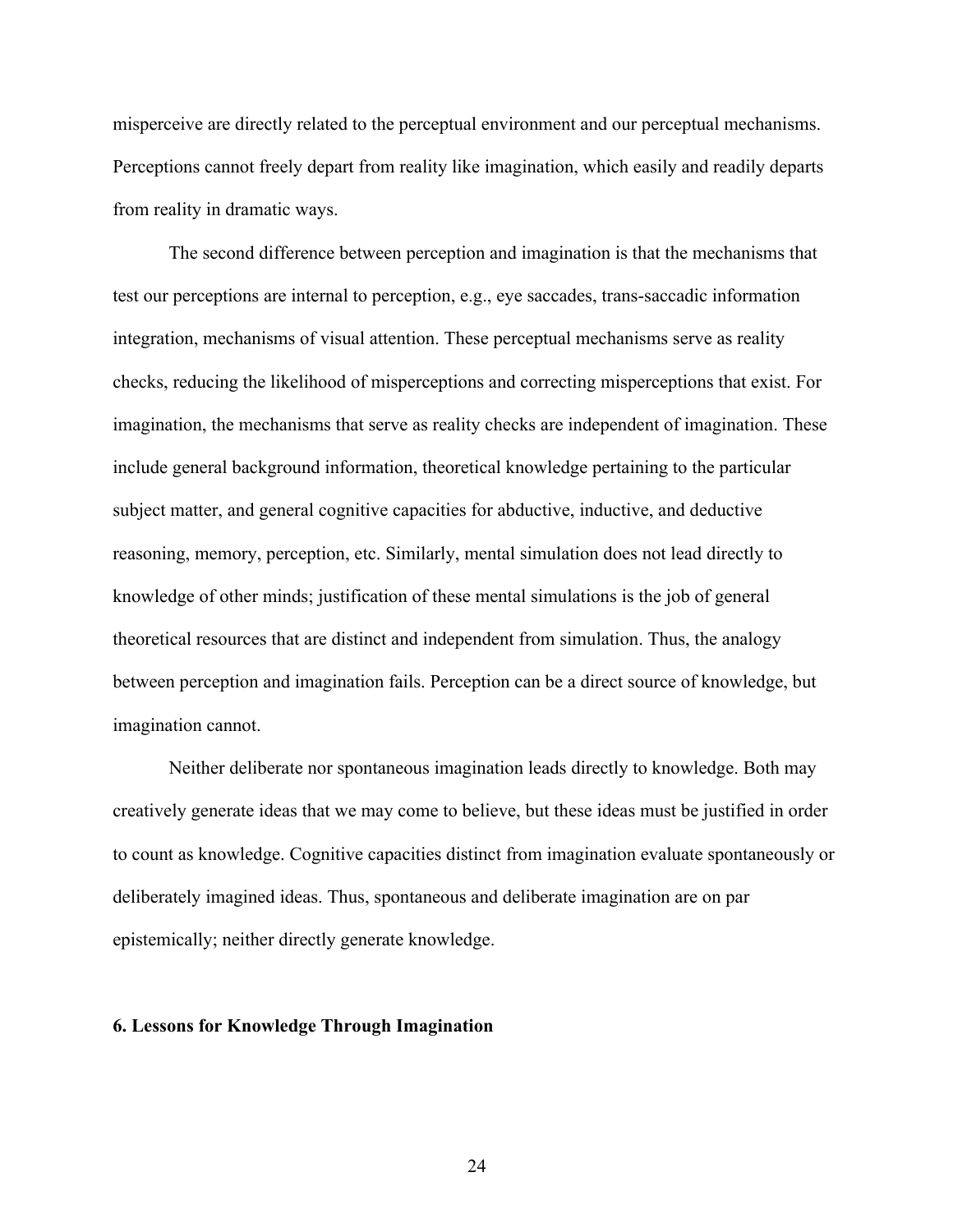Imagination seems to play an epistemic role in thought experiments, deliberating about practical problems, mindreading, and other contexts. However, the puzzle of knowledge through imagination suggests that imagination is not sufficient for new knowledge of contingent facts about the world. Just as there is nothing in mental simulation itself that could evaluate the plausibility of various mental states that would explain a target's behavior, there is nothing in the capacity of imagination itself that could evaluate the accuracy of the possibilities we imagine. I have argued that the cognitive capacity to imagine scenarios is distinct from the cognitive capacities that underlie our ability to judge the accuracy of our imaginings.

All of these considerations suggest a fairly pessimistic evaluation of the epistemic role of imagination. However, the solution to the threat of collapse suggests a solution to the general puzzle of knowledge through imagination. Just as imagination-based mental simulation must be supplemented with general knowledge, folk psychological information, and general cognitive capacities to evaluate hypotheticals and infer the best explanation, imagination in general also must be supplemented in order to generate knowledge.

My suggestion is that for deliberate and spontaneous imaginings to yield new knowledge of contingent facts, they must be supplemented in the same way. Specifically, they must be supplemented with general background information, theoretical knowledge pertaining to the particular subject matter, and general cognitive capacities for abductive, inductive, and deductive reasoning. Call these capacities and supplementary information *knowledge-plus*. Knowledge-plus is distinct and independent from imagination. These capacities can be employed in the absence of imagination, and no particular aspect of knowledge-plus is necessary for imagination. Moreover, these cognitive capacities have their own functional roles. Thus, there is good reason to think that imagination is conceptually and psychologically distinct from knowledge-plus.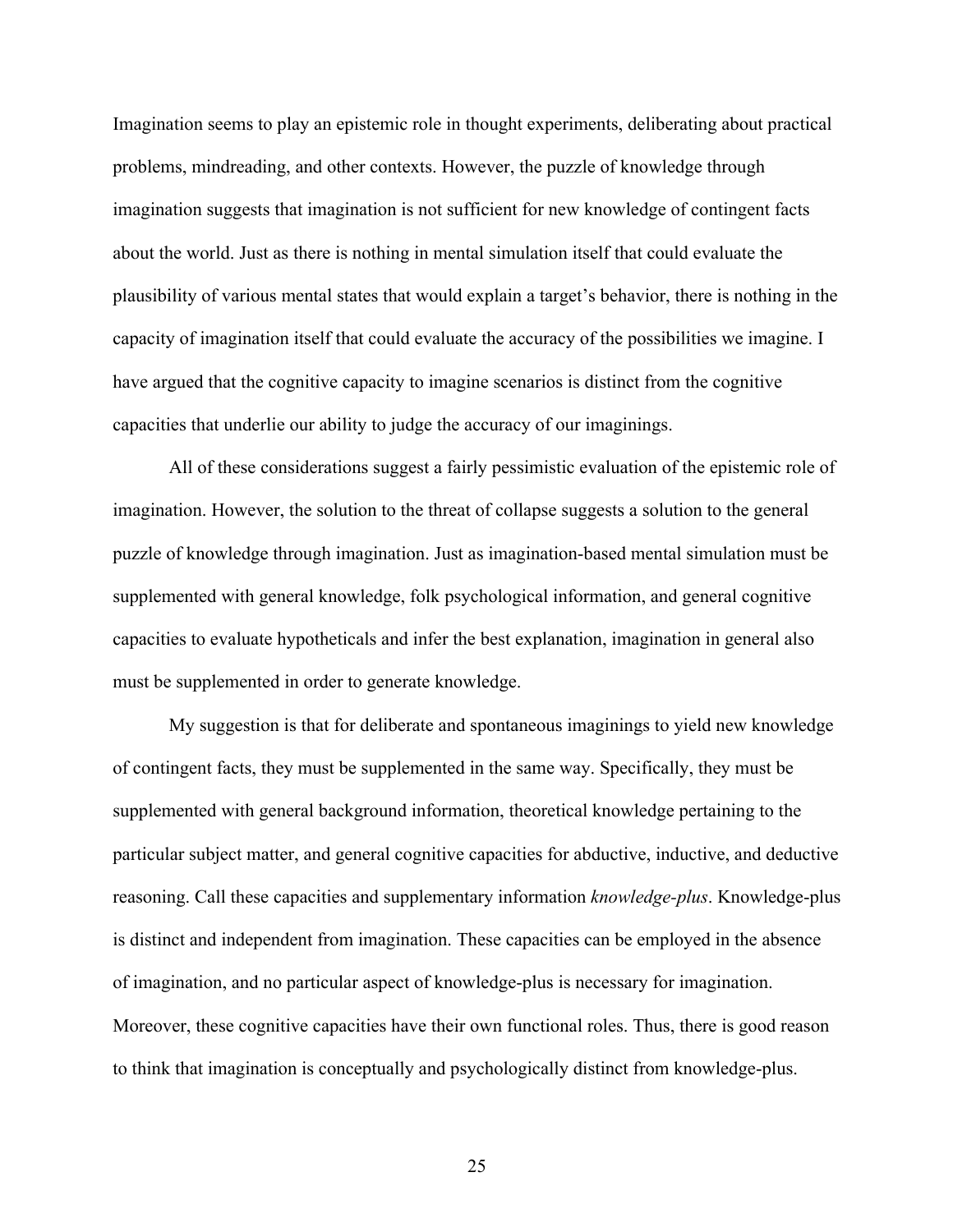It is plausible that knowledge-plus interacts with imaginings in two ways: it evaluates the imaginings we entertain, thereby allowing us to conclude that what we have imagined is (or is not) an accurate representation of the world, and it modulates our imaginings, thus influencing the sorts of imaginings we entertain in the first place. If this is right, it explains why we sometimes have no problem imagining a scenario but have difficulty knowing whether it is accurate. Our ability to imagine is independent from our ability to judge the accuracy of our imaginings. It also explains why imaginings are not (or at least not always) completely random. For example when we deliberately imagine moving the couch, we do not need to run through all of the logically possible ways to get the couch through doorway. The scenarios we entertain in imagination typically are plausible solutions to the problem because they are modulated by knowledge-plus.

A consequence of my argument is that spontaneous and deliberate imagination are equal with respect to knowledge. In terms of the distinction between the context of discovery and the context of justification mentioned in Section 3, it turns out that both spontaneous and deliberate imagination are associated with the context of discovery. Nevertheless, both kinds of imagination can be supplemented, in the same way, with knowledge-plus, to generate new knowledge of contingent facts. One may spontaneously or deliberately imagine a scenario, employ knowledgeplus to evaluate the accuracy of this scenario, and thereby come to know a new contingent fact*.* Thus, both spontaneous and deliberate imagination can lead indirectly to knowledge.

It will be instructive to situate my account in relation to a few well-known views about the epistemic role of imagination. Specifically, I will compare my view to three other views on the spectrum that range from highly skeptical to enthusiastically supportive of knowledge through imagination. This discussion is meant to be an illustrative comparison rather than an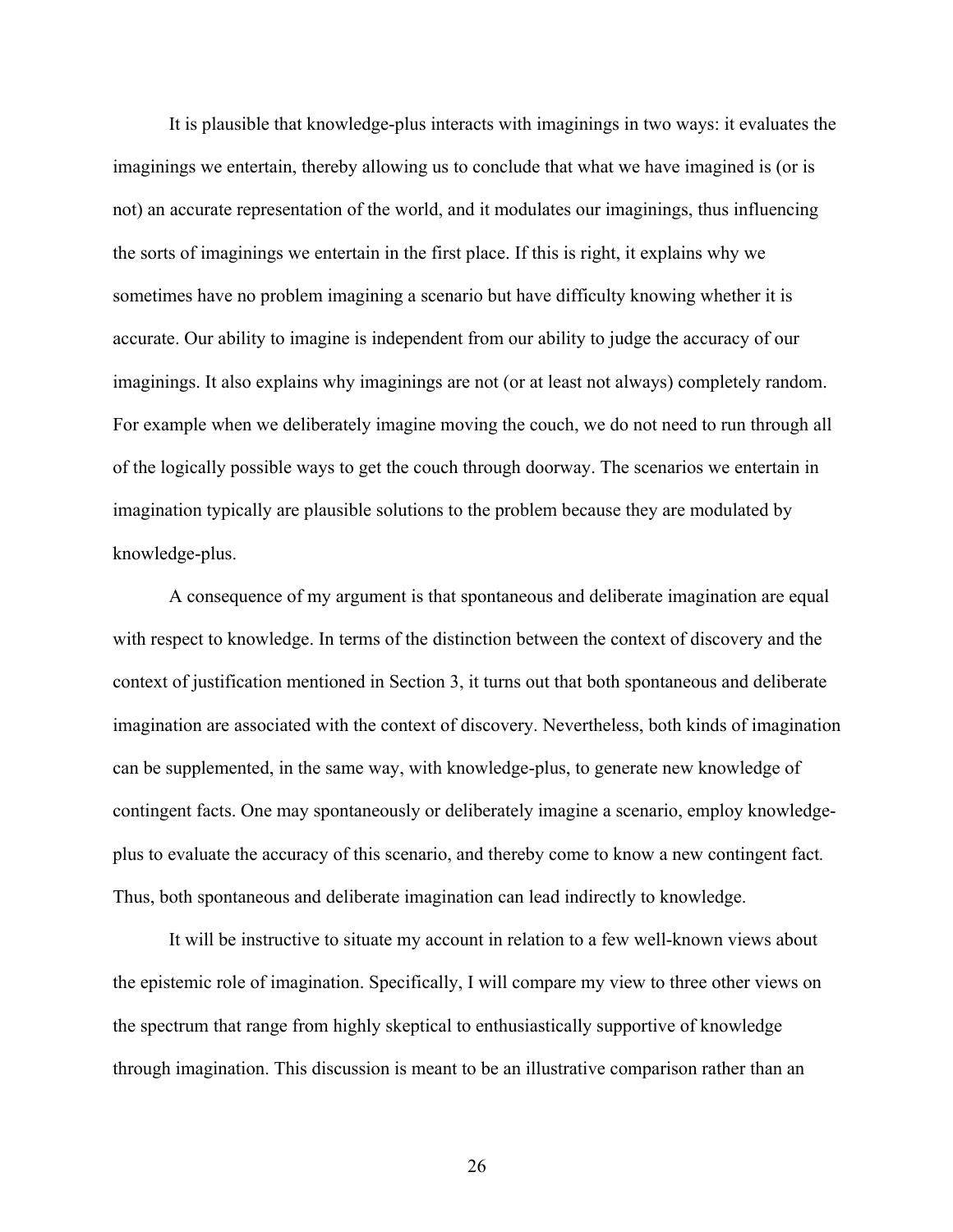argument for or against these accounts. Consider first John Norton's (2004) account of thought experiments, which in my terminology are a kind of deliberate imagination. Norton argues that imagination-based thought experiments can yield knowledge but only because the contemplation of imaginary scenarios consists in the execution of an argument. The role of imagination in thought experiments is merely decorative. The quasi-sensory mental representations simply are picturesque clothing for inductive or deductive arguments.

My account of the epistemic role of imagination is quite different from Norton's account. I do not think that thought experiments always are covert arguments, nor do I think that imagination simply is a decorative addition. My view is that imagination has a distinctive and more important epistemic role than this. Imagination generates ideas that may not be available through perception, memory, or other cognitive capacities. We may go on to consider these ideas, and this may lead to new knowledge of contingent facts. Unlike Norton, I do not regard imagination's role as merely decorative.

Tamar Gendler (2004) argues that the contemplation of imaginary scenarios evokes quasi-sensory intuitions, the contemplation of which reliably yields true beliefs about contingent features of the world. It is not entirely clear whether quasi-sensory intuitions differ from quasisensory mental representations that I posit. A further ambiguity is whether the role of imagination simply is to *produce* these intuitions or to *contemplate* them, as well. If quasisensory intuitions are the same thing as quasi-sensory mental representations, and if the role of imagination simply is to produce these representations, then Gendler's view is not different from mine. Using Gendler's terminology, my view is that imagination produces quasi-sensory intuitions, but imagination does not contemplate these quasi-sensory intuitions. Other cognitive capacities are responsible for the evaluation of quasi-sensory intuitions.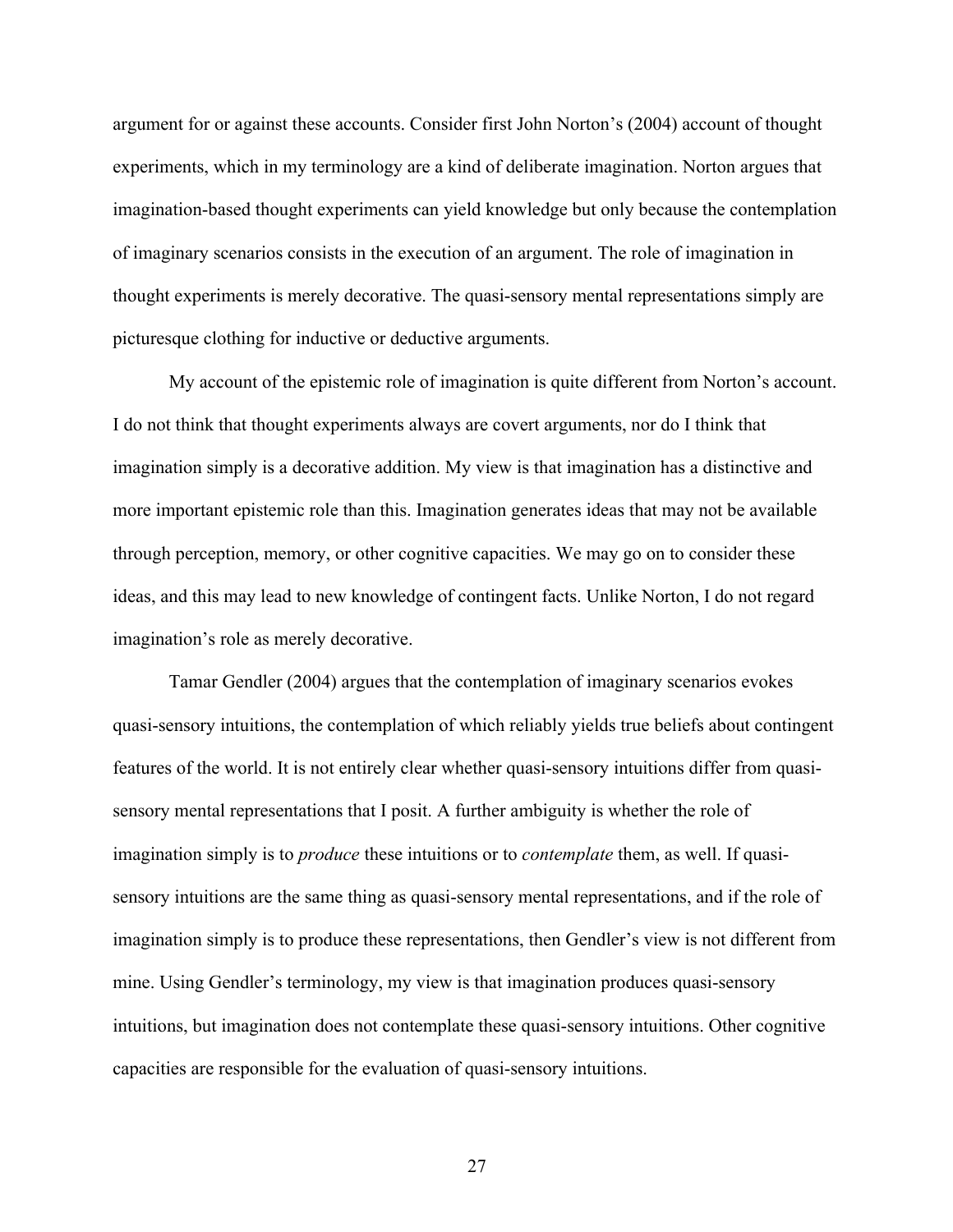Finally, in this volume, Timothy Williamson argues that the primary function of imagination is to provide a means for knowledge. Both deliberate and spontaneous imagination (*voluntary* and *involuntary* in his terminology) can yield new knowledge of contingent facts. 18 Williamson offers an evolutionary argument for this claim.<sup>19</sup> He argues that because imagination is selective and reality-oriented, it enables us to prepare for possibilities, avoid dangers, solve practical problems, and take advantage of opportunities. This capacity would confer an evolutionary advantage for humans. Thus, it is plausible that imagination was selected for providing a non-perceptual means for knowledge of contingent facts about the world.

Williamson's view of the imagination differs from mine in two salient respects. First, though his notions of voluntary and involuntary imagination are similar to deliberate and spontaneous imagination, his conception of imagination is much broader than mine. In addition to quasi-sensory mental representations, he includes non-sensory mental representations, supposition, forming and evaluating subjunctive conditionals as part of imagination. Second, Williamson assumes that being selective is part of the function of the faculty of imagination.

In Section 1, I argued that imagination is distinct from cognitive capacities like perception, memory, and reasoning, and in Section 3 I gave three arguments that supposition should be treated as distinct from imagination, as well. These cognitive capacities operate independently of imagination, and have their own functional roles. Thus, I concluded that there are good reasons to think they are conceptually and psychologically distinct from imagination. I argued that the selectivity of imagination is not part of the function of imagination itself. Other sources of knowledge and general cognitive capacities, the collection of which I refer to as

<sup>&</sup>lt;sup>18</sup> See also Kind (this volume).

<sup>&</sup>lt;sup>19</sup> Ichikawa (this volume) similarly offers an evolutionary argument for our ability to process quotidian modalities reliably.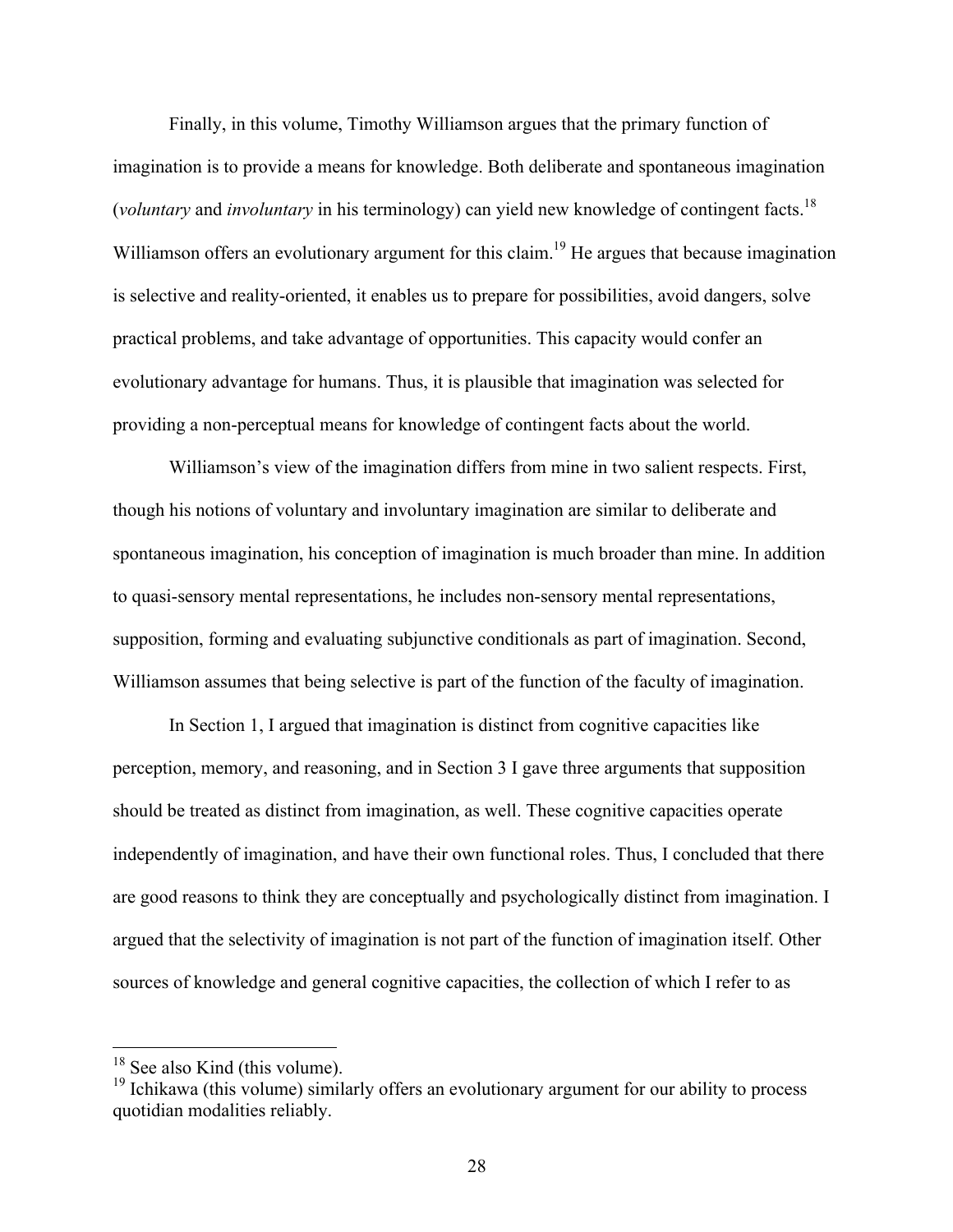knowledge-plus, are responsible for the selectivity of imagination. These cognitive capacities are general and not unique to imagination, thus there are good reasons to think they too are distinct from imagination.

On my view, imagination generates ideas, whereas knowledge-plus modulates imaginings and allows us to know when our imaginings are accurate. My project here is to get very clear on what imagination is and determine the epistemological consequences that follow from this. While my disagreement about the conception of imagination and what properly follows from it may not challenge Williamson's conclusion that imagination evolved to provide a means for knowledge, it may affect the proposed evolutionary story for how imagination came to have this function.

Despite the pessimistic conclusion about whether imagination *directly* yields knowledge, I do think imagination plays an important epistemic role. It can be a non-perceptual means for knowledge, but only through knowledge-plus. Distinguishing the role of imagination from the role of knowledge-plus is important especially in this volume, the goal of which is to determine whether and how we can get knowledge through imagination. On my view, what we imagine is modulated by knowledge-plus, and to the extent that our imaginings are epistemically useful it is in virtue of knowledge-plus. Thus, rather than *knowledge through imagination*, a more appropriate slogan for my project is *imagination through knowledge.*

#### **Bibliography**

- Adolphs, R., Tranel, D., Damasio, H., & Damasio, A. (1994). Impaired recognition of emotion in facial expressions following bilateral damage to the human amygdala. *Nature, 372*(6507), 669-672.
- Calder, A. J., Keane, J., Manes, F., Antoun, N., & Young, A. W. (2000). Impaired recognition and experience of disgust following brain injury. *Nature Neuroscience, 3*(11), 1077-1078.
- Carruthers, P., & Smith, P. K. (1996). *Theories of Theories of Mind*. Cambridge: Cambridge University Press.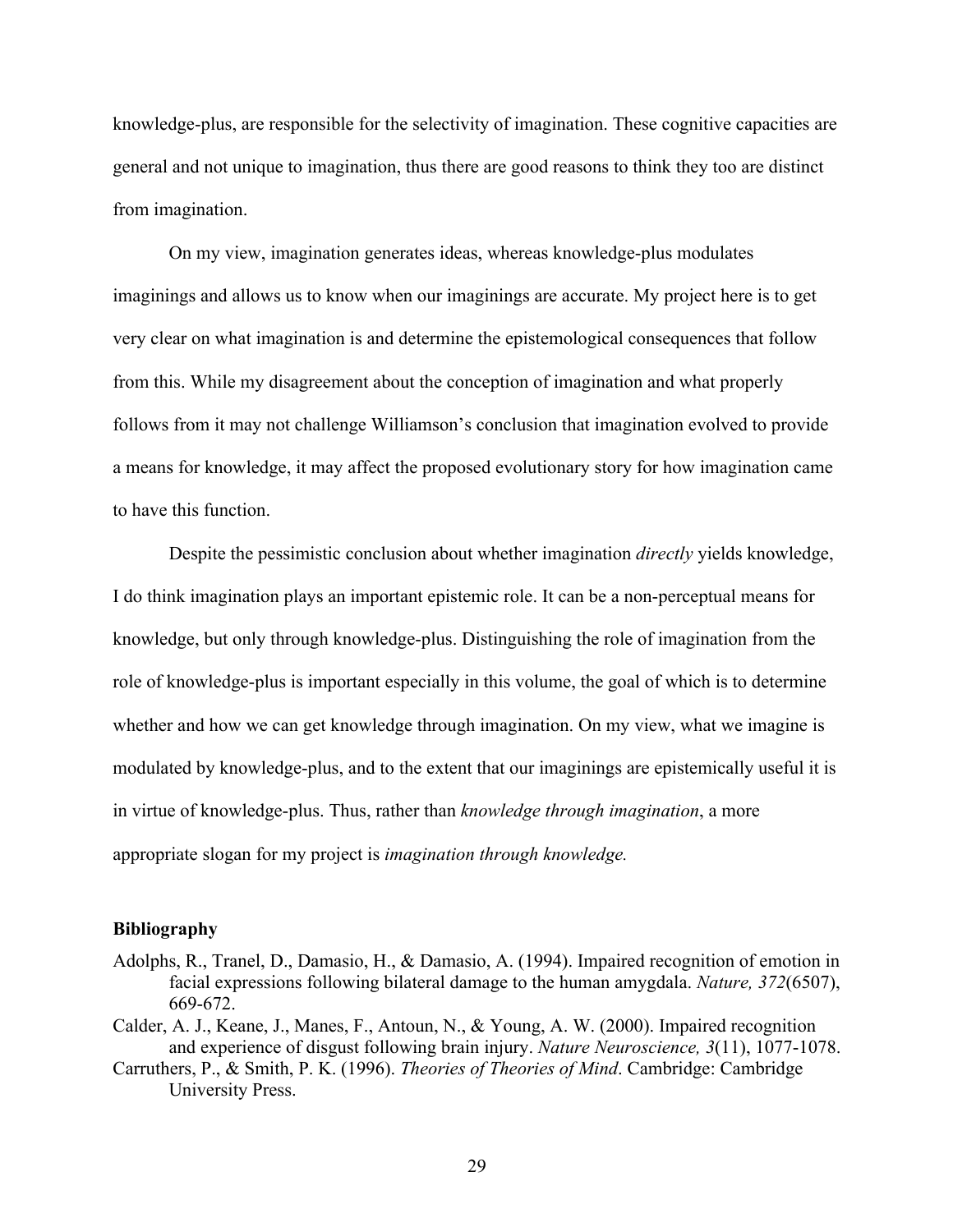- Church, J. (2008). The Hidden Image: A Defense of Unconscious Imagining and Its Importance. *American Imago, 65*(3), 379-404.
- Currie, G., & Ravenscroft, I. (2002). *Recreative Minds: Imagination in Philosophy and Psychology*. Oxford: Oxford University Press.
- Davies, M., & Stone, T. (1995a). *Folk Psychology: The Theory of Mind Debate*. Oxford: Blackwell.
- Davies, M., & Stone, T. (1995b). *Mental Simulation: Evaluations and Applications*. Oxford: Blackwell.
- de Vignemont, F. (2009). Drawing the boundary between low-level and high-level mindreading. *Philosophical Studies, 144*(3), 457-466.
- Dennett, D. C. (1987). *The Intentional Stance*. Cambridge, MA: MIT press.
- Gallese, V., & Goldman, A. I. (1998). Mirror neurons and the simulation theory of mind-reading. *Trends in Cognitive Sciences, 2*(12), 493-501.
- Gallese, V., Keysers, C., & Rizzolatti, G. (2004). A unifying view of the basis of social cognition. *Trends in Cognitive Sciences, 8*(9), 396-403.
- Gendler, T. S. (2000). The puzzle of imaginative resistance. *Journal of Philosophy, 97*(2), 55-81.
- Gendler, T. S. (2004). Thought experiments rethought—and reperceived. *Philosophy of Science, 71*(5), 1152-1163.
- Gendler, T. S. (2006). Imaginative Resistance Revisited. In S. Nichols (Ed.), *The Architecture of the Imagination: New Essays on Pretence, Possibility, and Fiction* (pp. 147-173). Oxford: Oxford University Press.
- Gendler, T. S. (2011). Imagination. In E. N. Zalta (Ed.), *The Stanford Encyclopedia of Philosophy* (Fall 2011 ed.).
- Godfrey-Smith, P. (2005). Folk psychology as a model. *Philosophers' Imprint, 5*(6).
- Goldman, A. I. (2006). *Simulating Minds: The Philosophy, Psychology, and Neuroscience of Mindreading*: Oxford University Press, USA.
- Goldman, A. I. (2009). Mirroring, simulating and mindreading. *Mind & Language, 24*(2), 235- 252.
- Gordon, R. M. (2005). Intentional Agents Like Myself. In S. Hurley & N. Chater (Eds.), *Perspectives on Imitation: Imitation, human development, and culture* (Vol. 2, pp. 95- 106). Cambridge, MA: MIT Press.
- Hill, C. (2006). Modality, modal epistemology, and the metaphysics of consciousness. In S. Nichols (Ed.), *The Architecture of the Imagination* (pp. 205-235). Oxford: Oxford University Press.
- Hurley, S. (2005). The shared circuits hypothesis: A unified functional architecture for control, imitation, and simulation. In S. Hurley & N. Chater (Eds.), *Perspectives on Imitation: From Neuroscience to Social Science* (pp. 177): MIT Press.
- Iacoboni, M. (2009). Imitation, empathy, and mirror neurons. *Annual Review of Psychology, 60*, 653-670.
- Ichikawa, J. (2009). Dreaming and imagination. *Mind & Language, 24*(1), 103-121.
- Keysers, C., & Gazzola, V. (2009). Unifying social cognition. In J. A. Pineda (Ed.), *Mirror Neuron Systems* (pp. 1-35). New York: Humana.
- Keysers, C., & Perrett, D. I. (2004). Demystifying social cognition: A Hebbian perspective. *Trends in Cognitive Sciences, 8*(11), 501-507.
- Kind, A. (2013). The Heterogeneity of the Imagination. *Erkenntnis*, 1-19.